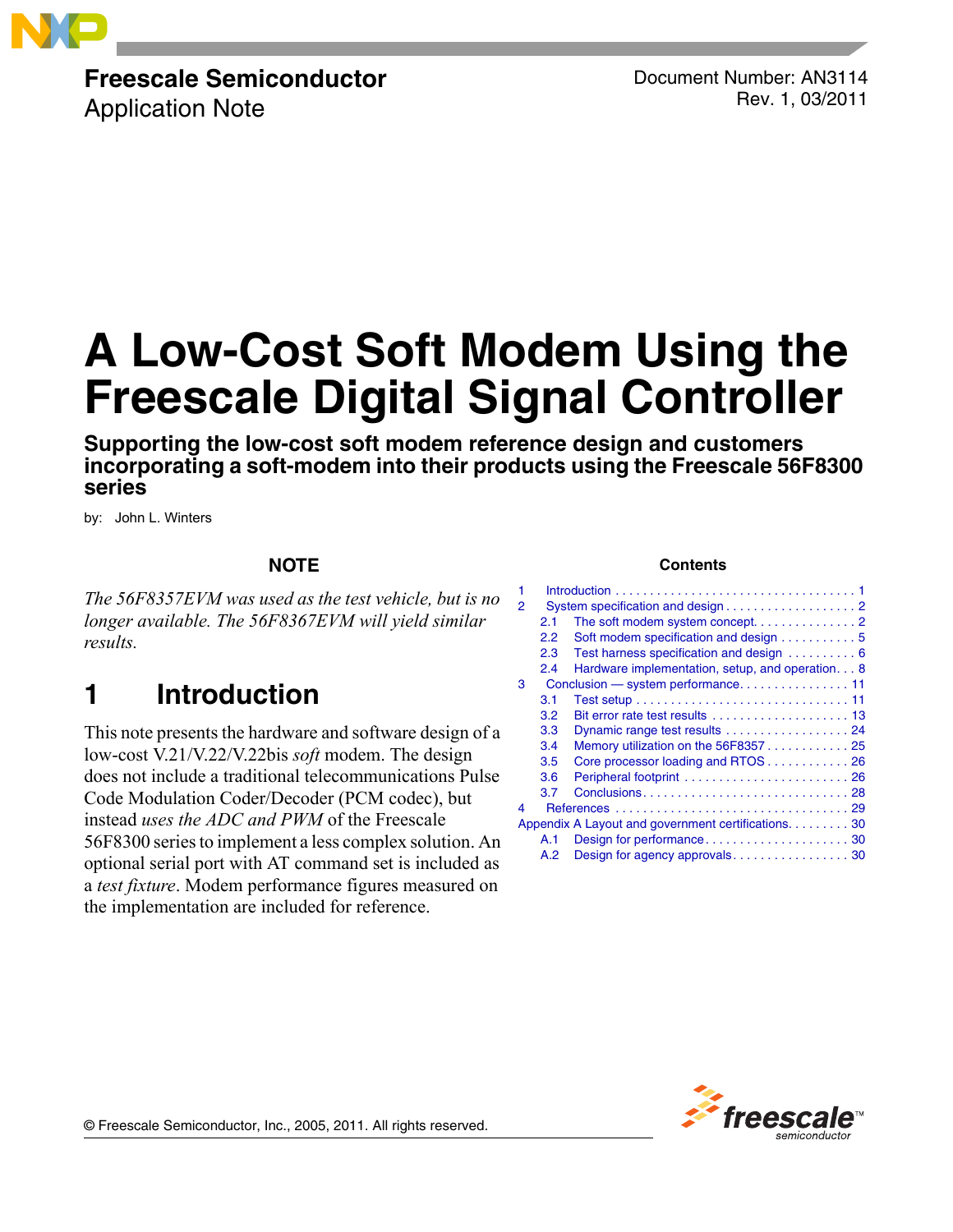

**System specification and design**

## <span id="page-1-0"></span>**2 System specification and design**

This section describes the system used to implement the soft modem, as well as the motivation for such a system. The system specification is followed by a block diagram and discussion of implementation.

## <span id="page-1-1"></span>**2.1 The soft modem system concept**

A soft modem is one that can be used to modulate/demodulate data to be sent serially over an analog channel directly, without the need for a serial data path to another entity to supply data or control signals. It includes a simple way to dial phone numbers, detect ringing signals, control the hook relay of the DAA, input and output analog data, connect with remote modems and communicate with them. Complete control of the modem is embedded within the same host computer performing other system functions, such as alarm monitoring or motion control. A soft modem is the enabling ingredient that allows combining the DTE/DCE into one entity.

This differs from traditional communication systems, which are broken into two parts: a DTE, or data terminal equipment, and a DCE, or data communication equipment. Traditionally, these equipments communicated via a 25-pin serial interface comprised of such signals as are described in the V.14, V.25 and V.22bis (and many other) specifications. These signals were used for flow control and complex signaling between the DTE and DCE as to what respective states they might have been in. With the advent of the AT command set in the 1980's, many of these signals fell into disuse and the 25-pin DTE/DCE interface is now more typically found to be a nine-pin interface. The difference is made up in providing a complex set of commands and responses that attempt to keep the DTE and DCE in sync, depicted in [Figure 1](#page-2-0).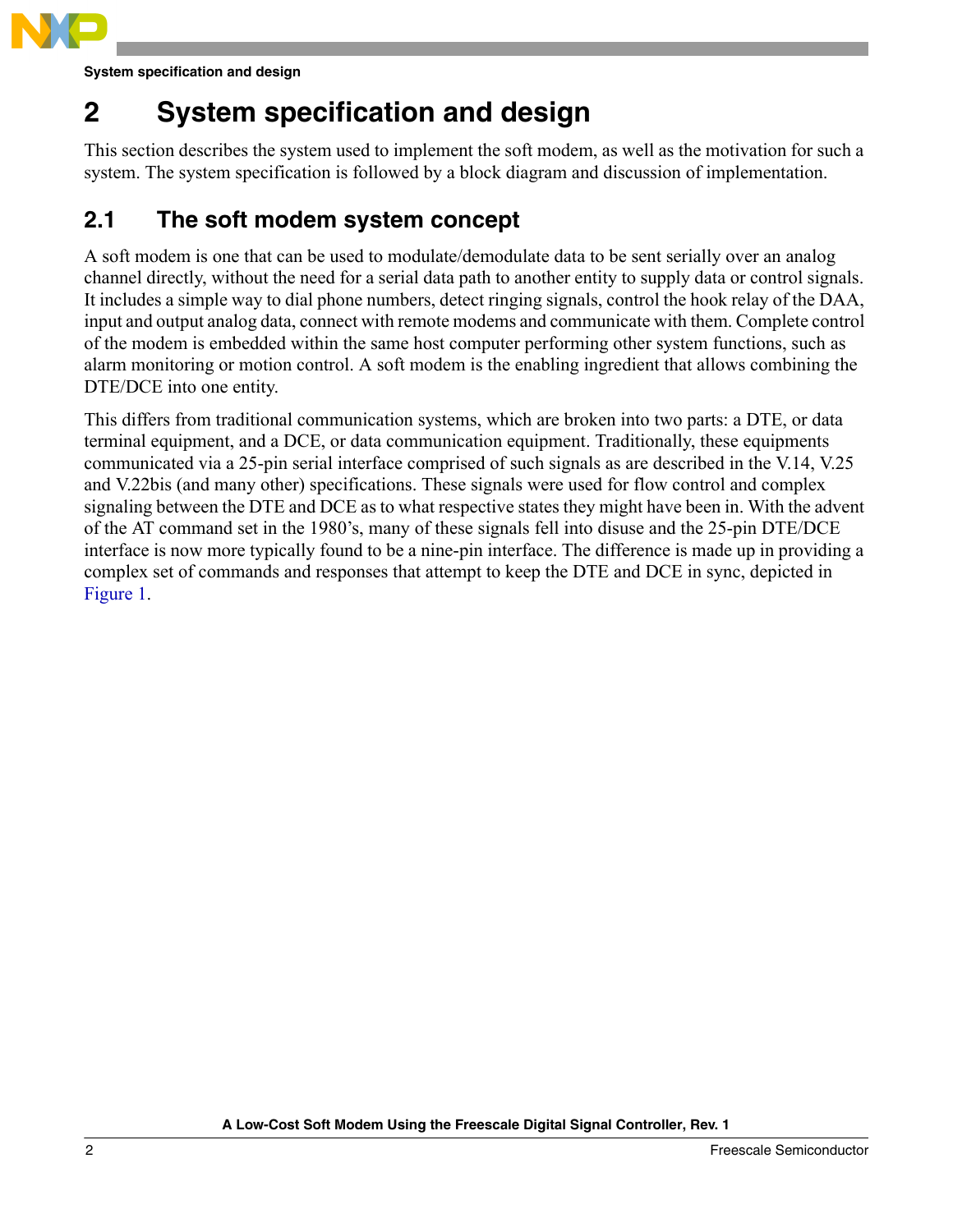



**Figure 1. Second millennium modem architecture**

<span id="page-2-0"></span>In the 1990's, this interface all but disappeared when a modem designed only for Windows was developed. This spoofed the serial communications to the DCE, actually performing much of the modem function on the host processor. Only digital signal processing was done on another processor closely coupled to the PC on its bus. The DTE and DCE still were two intelligent processors, but the old serial interface was gone.

When the DTE and DCE were merged into one processor around the turn of the century, the need for such a cable or even bus, vanished, as did the need for a "serial port". This is in fact how modems in PCs are implemented today. The host processor is powerful enough to implement the modem algorithms and does away with the DCE as a separate intelligent device. All that is needed is a way to send and receive analog signals over the phone line and to protect telephone equipment using the DAA. The "serial ports", used only for PC communication software compatability, are complete spoofs.

This same elegant architecture, shown in [Figure 2](#page-3-0), can now exist in embedded systems.

The project described here shows the simplicity of such a design, how few resources of the processor it takes, and how well it performs on USA average lines. This design even omits the standard telecommunications codec, instead using a Pulse Width Modulation (PWM) for output and Analog-to-Digital Converter (ADC) for input. Since both of these peripherals are readily available from the many peripherals on one 56F8300 series device, along with more processing power than required from the single core, the design is a true one-chip, one-core system that includes telecommunications ability with room for even more system functionality.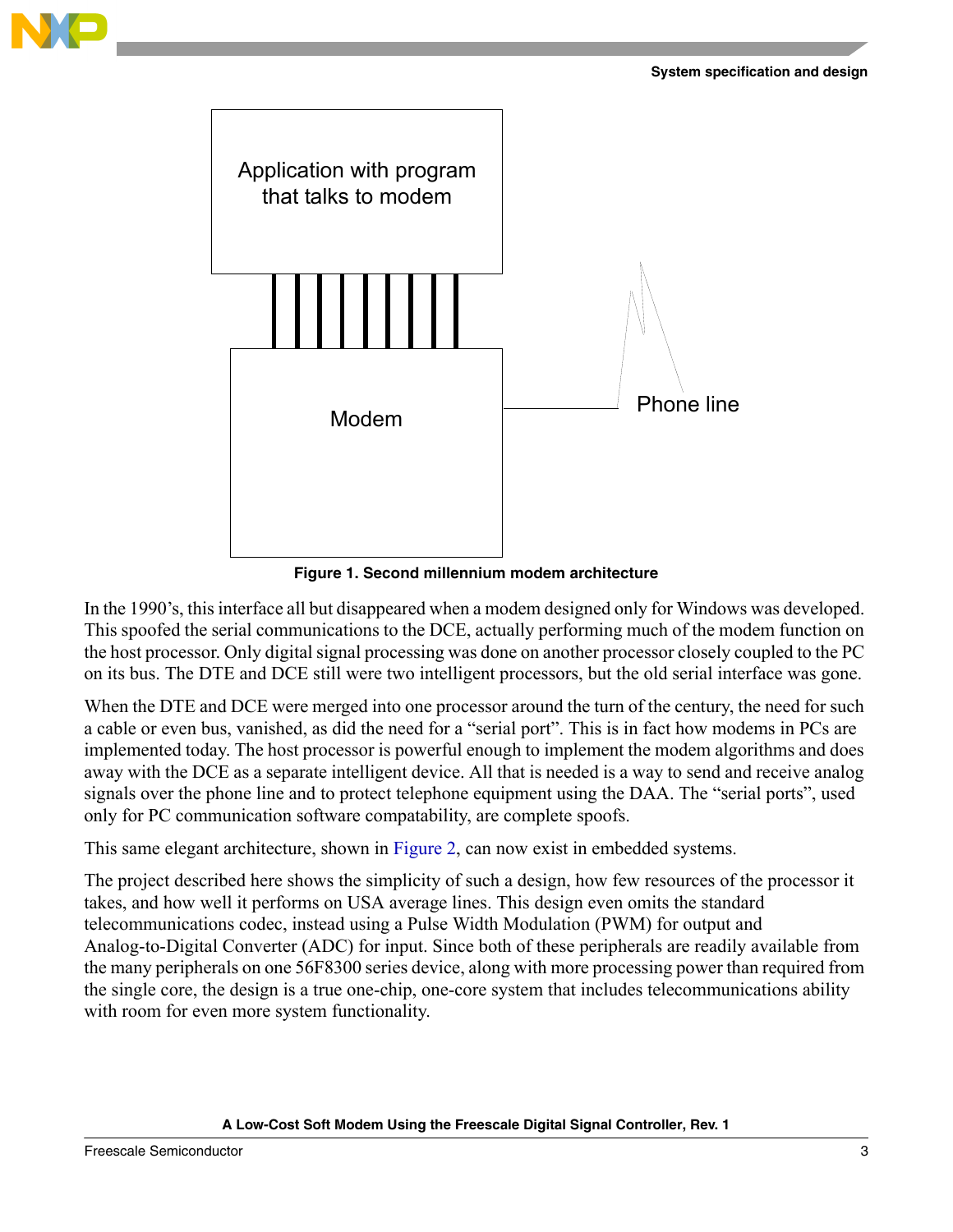

**System specification and design**



**Figure 2. Third millennium modem architecture**

<span id="page-3-0"></span>This approach has many applications in embedded systems. For example, a security system consisting of a single processor charged with monitoring local security sensors communicates directly over phone lines to a central reporting location. This reporting may be for the purpose of conveying the state of security.

Another application would be a portable medical device, such as a heart monitor, that could periodically interface directly to a phone line without the need for an external modem (or costly modem chip on board) of any kind. Without the DCE/DTE split, such a device would be *more reliable* and less expensive, while consuming less power.

While it would be possible to split the design into a DCE and a DTE, this would add cost, not just for the additional processor, but for the two serial ports required to connect them as well as for the software in both parts used for communication between the DTE and DCE, the interrupts and context saving and restoring that these engender. It would also add a potential failure scenario when the DCE and DTE do not observe each other's states in a timely manner.

See the right side of [Figure 3](#page-4-1) for a block diagram illustrating a low-cost soft modem system utilizing Freescale's 56F8357 controller. The left side of the same figure shows the test harness integrated with the system.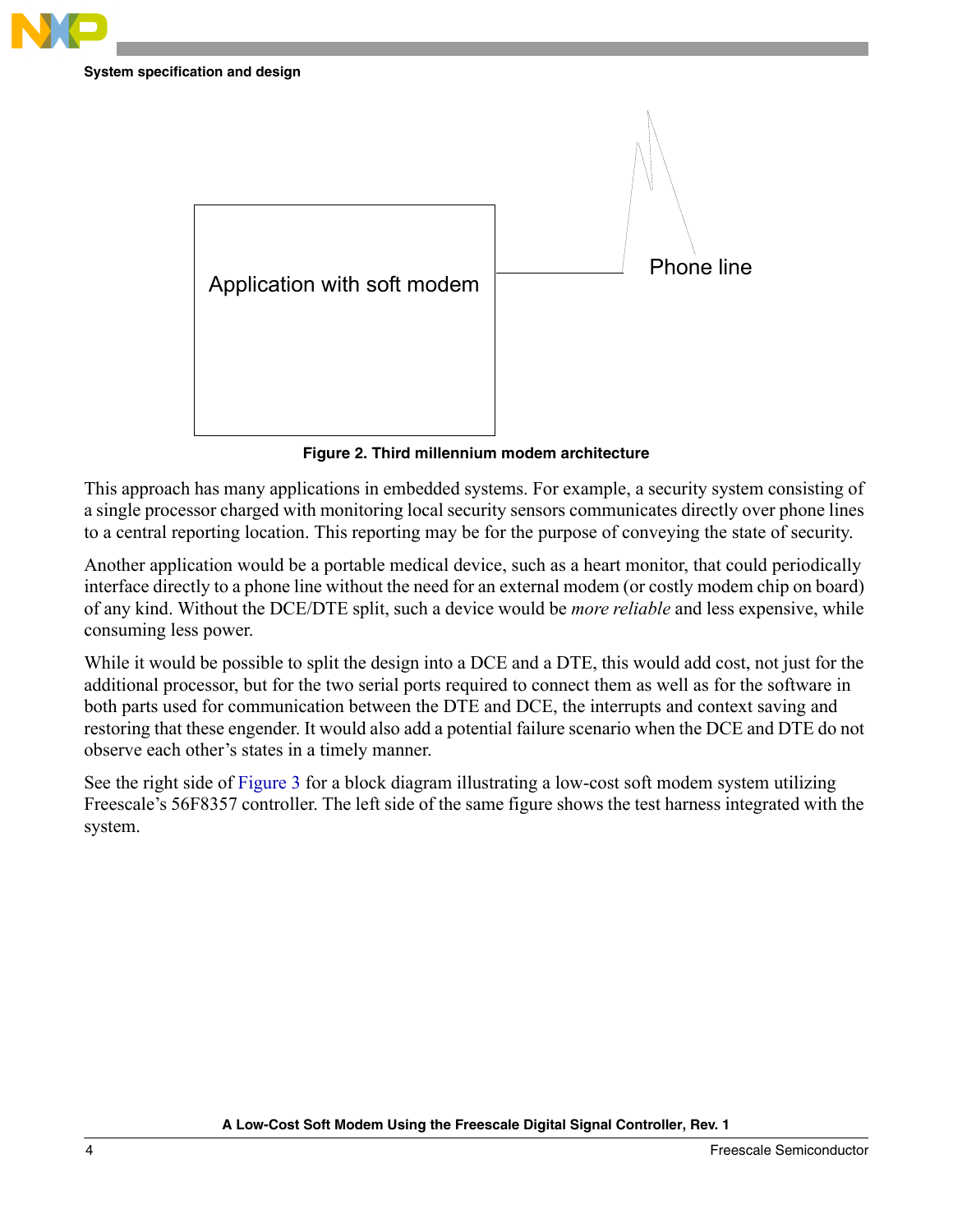



**Figure 3. Low-cost soft modem system**

## <span id="page-4-1"></span><span id="page-4-0"></span>**2.2 Soft modem specification and design**

[Figure 4](#page-5-1) shows how the basic modem, DTMF, and call progress detection are implemented. The DAA control signal, ring detect signal, flow control signal (for testing only) and the serial port (for testing only) are not shown.

The modem incorporates portions of the following standards as they apply to a soft modem: V.25, V.21, V.22, V.22bis, all implemented on the host controller. The portions of these standards related to the DTE/DCE interface are simply not required for a soft modem. PWM and ADC peripherals on the DSC pass digital samples at 7200 samples per second (SPS) for the modems and DTMF generation software. A sampling rate of 8000 SPS is used for the call progress software, used to detect dial tone. The smaller the sampling rate, the less work for the processor, and, subsequently, the less power used. The rate of 7200 SPS is ideal for these modems.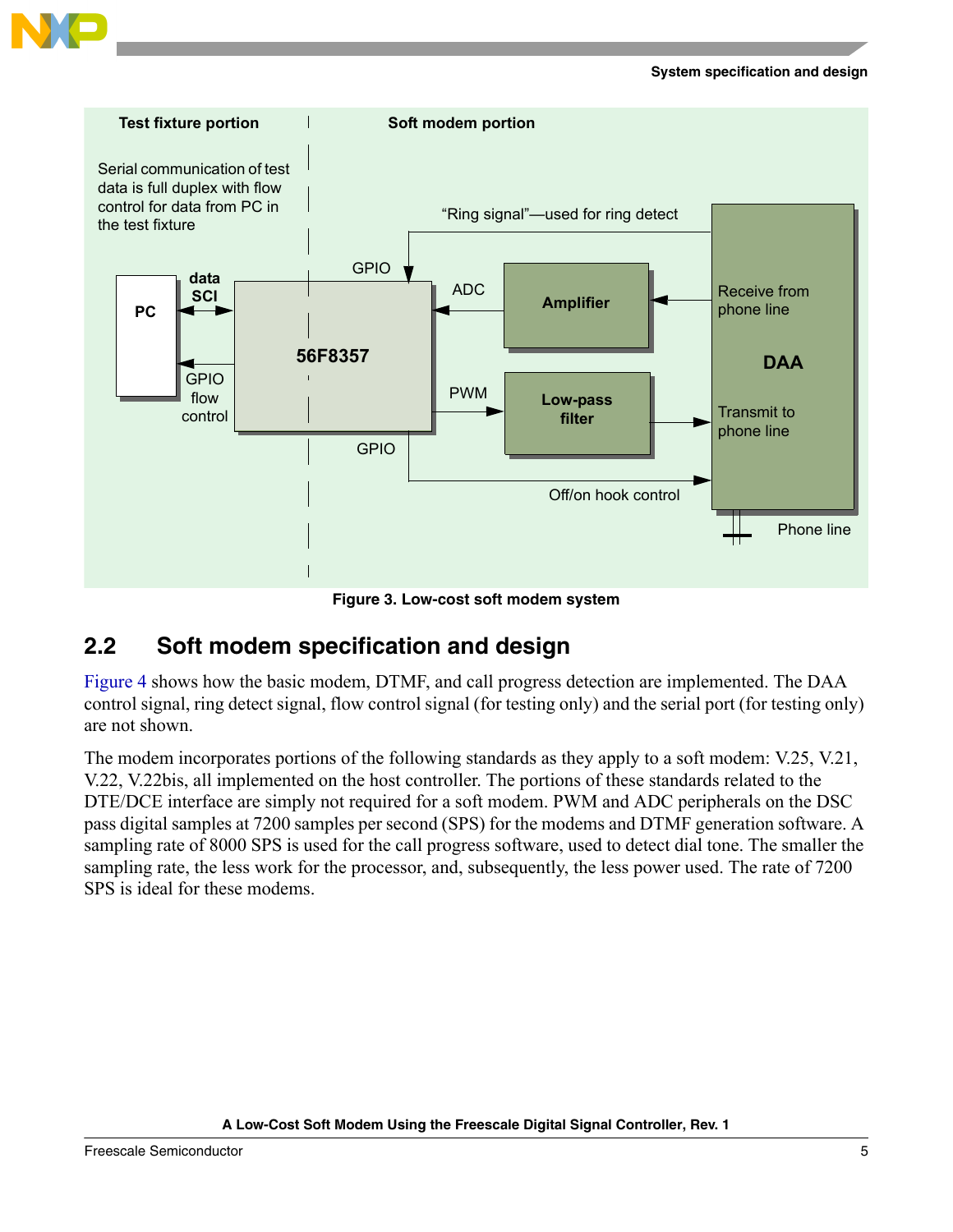

**System specification and design**



**Figure 4. Modem analog block design**

## <span id="page-5-1"></span><span id="page-5-0"></span>**2.3 Test harness specification and design**

The test harness for the soft modem application consists of some of the resources of the 56F8357 and some external test equipment, depicted in [Figure 5.](#page-6-0) The controller and the telco connection to the controller are the only parts of this figure that are not purely test equipment.

The resources of the 56F8357 device used for testing consist of an asynchronous serial comminication port and associated beans and software. This port is used to support an AT command set which is used only for testing; it does not comprise an essential element of the soft modem design. Data and commands are alternately communicated thru this test channel. Both online and offline commands are supported. Online commands may be issued after the escape sequence puts the test fixture into the online command state. Offline commands may be issued when no connection is in progress.

Online commands supported are:

- *ato*, which returns to online data state
- *ath*, which hangs up the phone
- *atz*, which hangs up the phone and performs a soft reset of the modem
- *+++ escape sequence*, with three second pre- and post-guard times

Offline commands supported are:

- *ata* causes the modem to go offhook and answer It is not necessary to use this command, since the test fixture will automatically answer two seconds after the first ring
- *atd<string>* sets the number to dial string When this string is set to the nonempty condition, the soft modem dials that number in the string and attempts a connection. (A production program interfacing to the soft modem would simply set this string to effect a dialed connection from the soft modem.)
- *ati* issues the modem test fixture model and version number
- *atq1* puts the AT command set into quiet mode, where it operates without responding
- *atq0* undoes the *atq1* command
- *atz* performs a soft reset of the soft modem, which hangs up the phone and frees RAM resources
- $at+0$  puts the modem into V.21 mode, where it will attempt to force all subsequent connections; a modem soft reset is also performed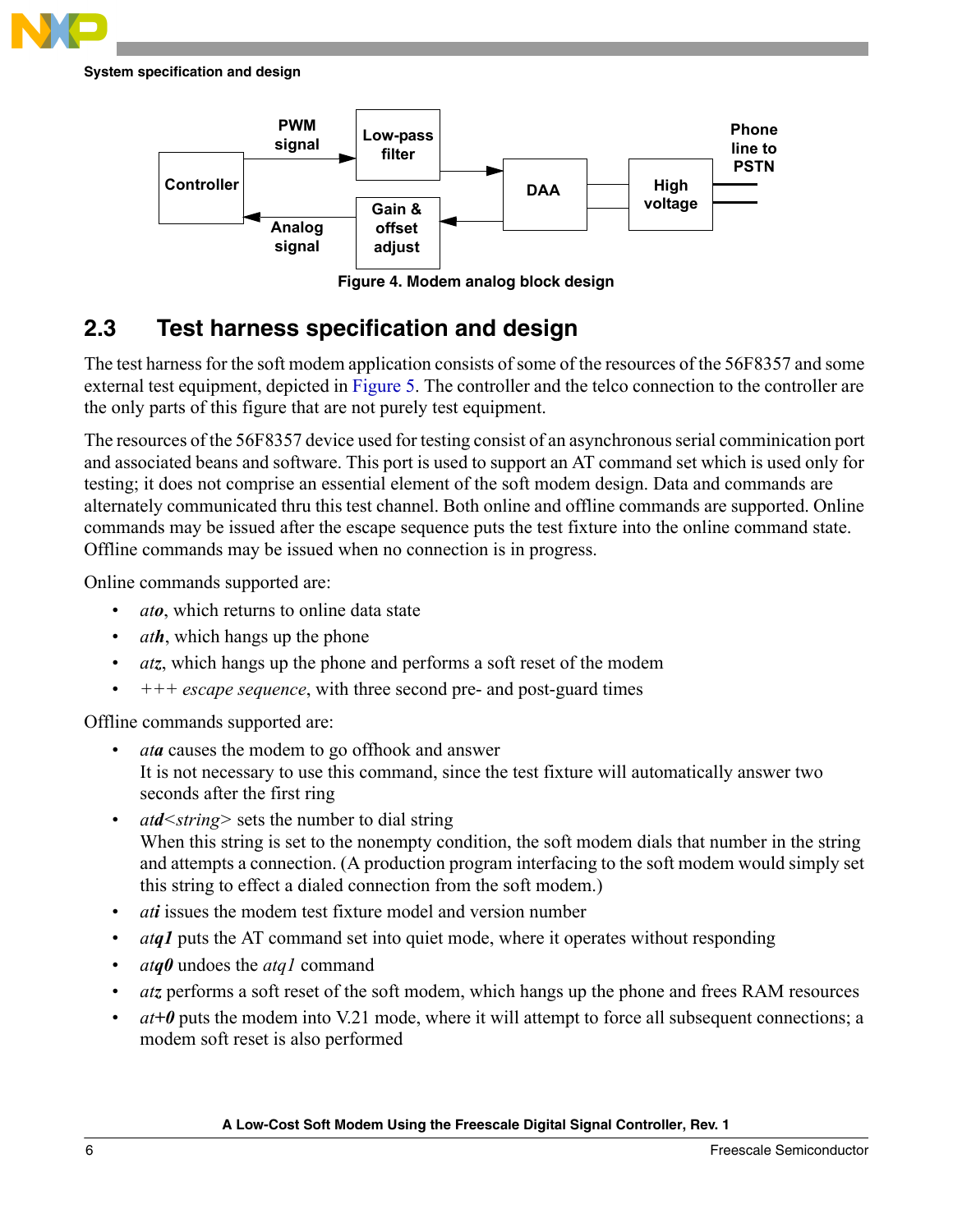

*at+2* puts the modem into V.22/V.22bis mode, where the modem will attempt to force all subsequent connections; a modem soft reset is also performed

The online data state of the test fixture is attained with the industry-standard escape sequence, consisting of a delay period of three seconds of no traffic on the serial test channel, three "plus" characters, and another three seconds of no activity on the serial test channel.

Connect messages are issued, indicating the line speed. The serial test channel operates at a fixed 2400 baud.

Characters are buffered into the test fixture for transmission and reception to and from the test fixture queues.



**Figure 5. Modem test setup**

<span id="page-6-0"></span>The external test equipment consists of two types, that connected to the RJ11 telco jack of the soft modem, and that connected to a DB9 async serial port on the EVM. The telco jack is connected to equipment that simulates the USA average Public Switched Telephone Network (PSTN) connection to an off-the-shelf modem, a Hayes Accura V.92 modem. This PSTN simulation equipment consists of the TAS Series II Plus unit and the TAS Model 240 unit.

## **2.3.1 Terminal emulation one**

Terminal Emulation One runs HyperTerminal on a PC at 2400 BPS, 8 bits data, no parity, 1 stop bit on a communication port. It runs a binary file transfer using one of the protocols included with HyperTerminal. It is connected to a Hayes Accura modem, where the AT command set is used to directly control the modem.

## **2.3.2 Terminal emulation two**

Terminal Emulation Two is a HyperTerminal session at 9600 baud used to control the TAS Series II Plus unit. This unit is programmed to simulate USA average lines.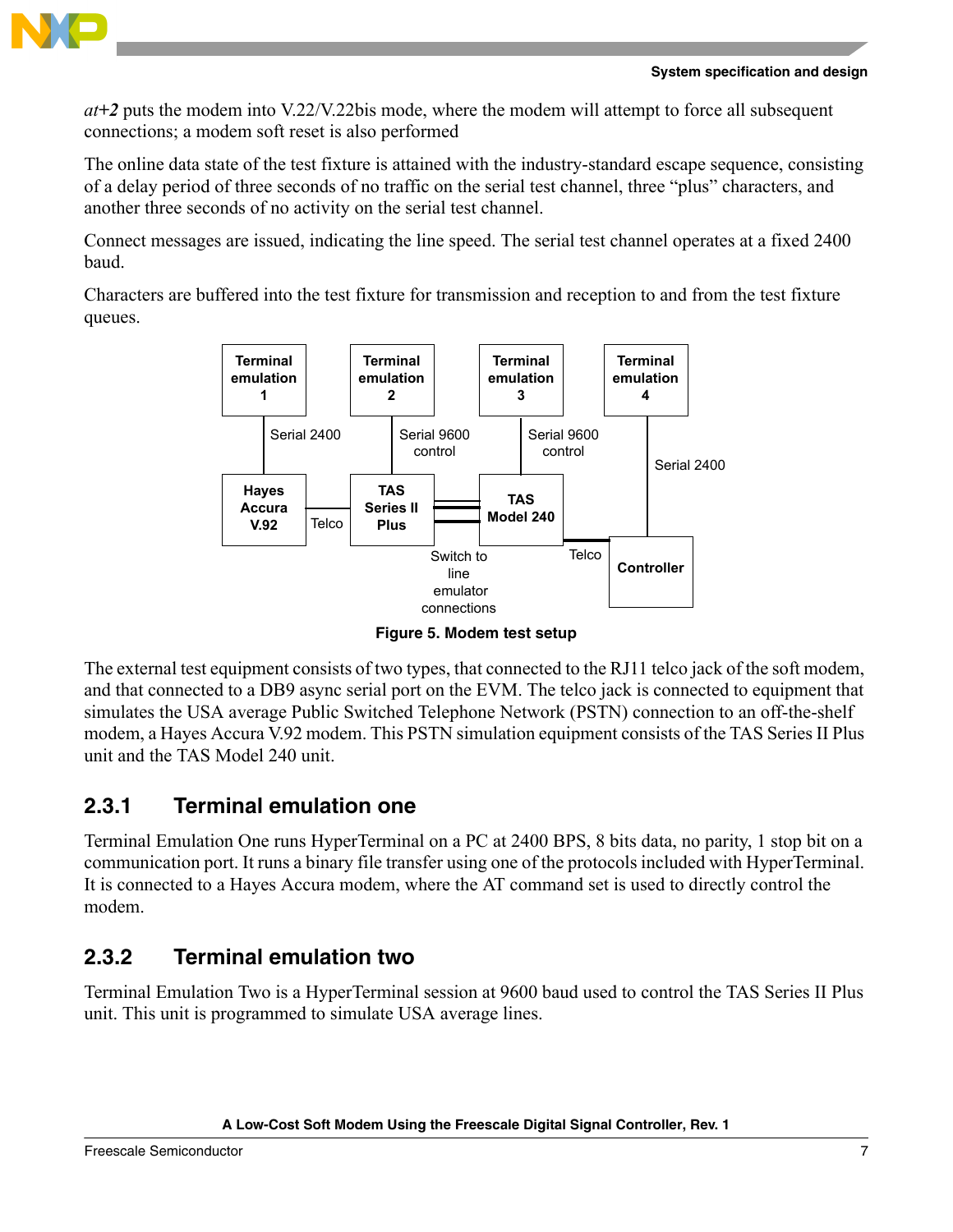

**System specification and design**

### **2.3.3 Terminal emulation three**

Terminal Emulation Three controls the TAS Model 240, which for these tests supplies NULL line.

### **2.3.4 Terminal emulation four**

Terminal Emulation Four is HyperTerminal on a PC at 2400 BPS 8 bits data, no parity, 1 stop bit, hardware flow control. It is the peer of Terminal Emulation One and runs the other end of the binary file transfer. The active signals in the DB9 include TX data, RX data, and one hardware flow control signal used to signal the PC when it may or may not send data. Flow control in the other direction was found to be unnecessary; due to the abundant resources of the PC, it never became flooded with data from the controller at 2400 BPS.

## <span id="page-7-0"></span>**2.4 Hardware implementation, setup, and operation**

A standard off-the-shelf Freescale 56F8357EVM was used for this project. The Low-Cost Freescale Modem Demonstration Kit comes with a 56F8367EVM and a Low-Cost Modem Daughter Card (LCMDC) in one box. The EVM has a connector for this daughter card. The LCMDC was developed to house the Data Access Arrangement (DAA) as well as conditioning circuits for the single PWM signal from the EVM mother board.

To assemble the modem, snap the daughter card into the connector after making the following revisions to the EVM:

- To wire ring signal for detection by the controller, connect these two signals:
	- PWMA 1 (Pin 2, J7) source is ring indicator from the daughter card
	- Quadrature Decoder 0, PHASEA0 (Pin 1, J15) destination
- To wire flow control of data from serial test device to the controller, connect these two signals and a capacitor:
	- SCI 1 TXD1 (Pin 1, J14) source
	- RTS (Pin 1, J11) destination
	- One end of a 39pF cap to RTS, the other end to ground
- Clip pins 3, 4, 5, 6 of J8 to provide clearance for the DAA high voltage section of the daughter card

The first connection connects the ring signal from the DAA to a counter, enabling ring detection functionality. The second connection connects a GPIO for flow control. To avoid noise-induced glitches on the flow control signal, a small capacitor (39pF) should connect the RTS signal to ground.

The Low-Cost Freescale Modem Demonstration Kit, available for evaluation upon reservation, contains an EVM factory modified as specified previously. The kit also includes documentation, as well as the LCMDC and required cables.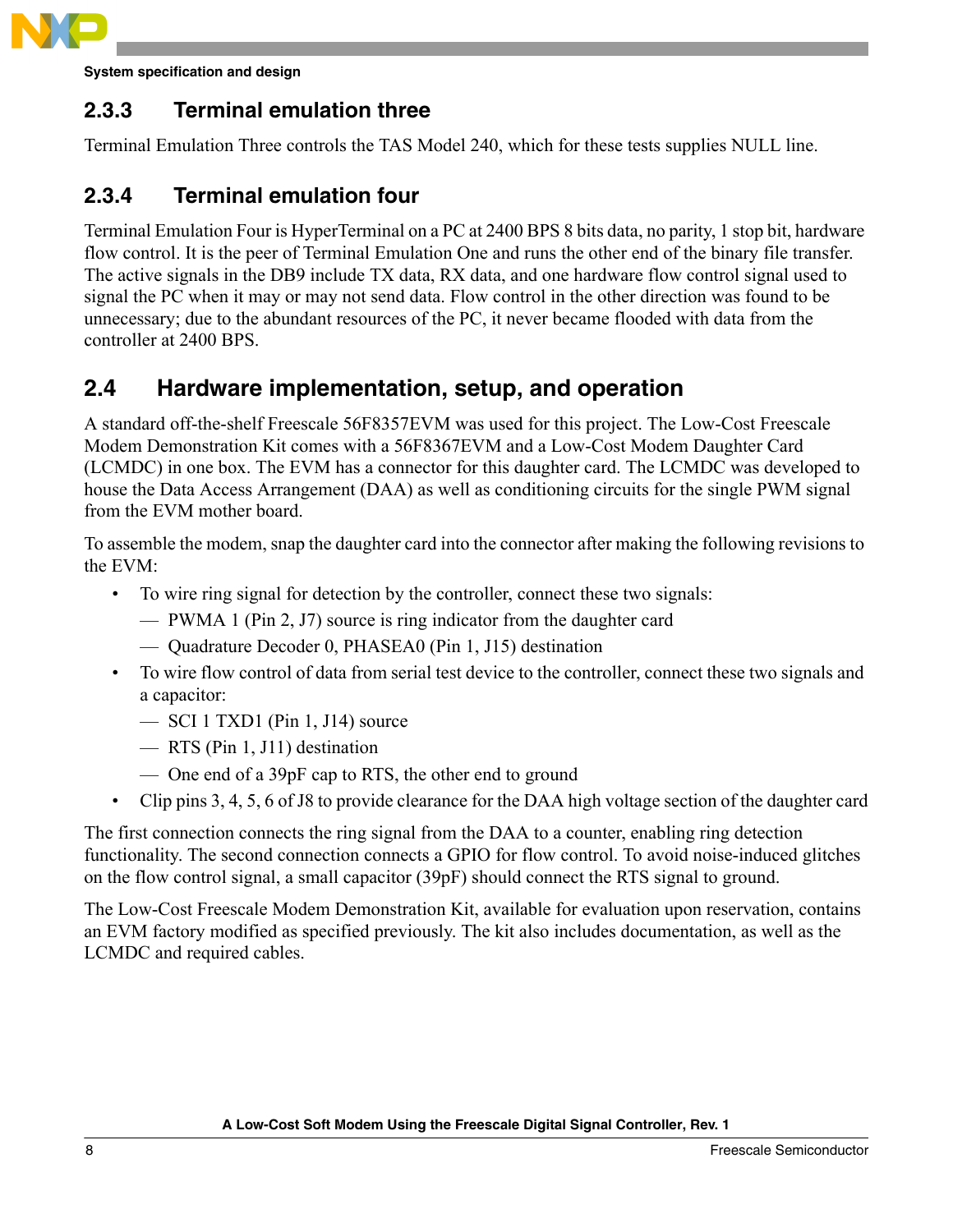

### **2.4.1 Pulse-width modulation telephony base band transmission**

The signal to be transmitted over the phone line is developed first as a PWM signal; its duty cycle is the analog of the signal value. This signal is then filtered to produce a real analog signal in the voice band. In the hardware it is done as described below.

One of the PWM channels of the 56F8367 outputs a PWM signal on pin 130, Timer D, Channel 1 (TD1). This signal is available on the daughter card via pin 70 of the connector to the EVM. This PWM is associated with the *OutputTimer* bean. This signal enters from the left of [Figure 6](#page-8-0), where it is limited to 4kHz by a 4th order active low-pass filter. The filtered signal is then passed on to the left of [Figure 7](#page-9-0) for level setting.



**Figure 6. TD1 into active 4 kHz 4th order filter to TP7**

<span id="page-8-0"></span>The ouput, XMIT, from [Figure 6](#page-8-0) is then passed to the XMIT input of a Cermetek CH 1837A DAA whose output level is set to -9dBm via adjustment of R18. R17 is not populated.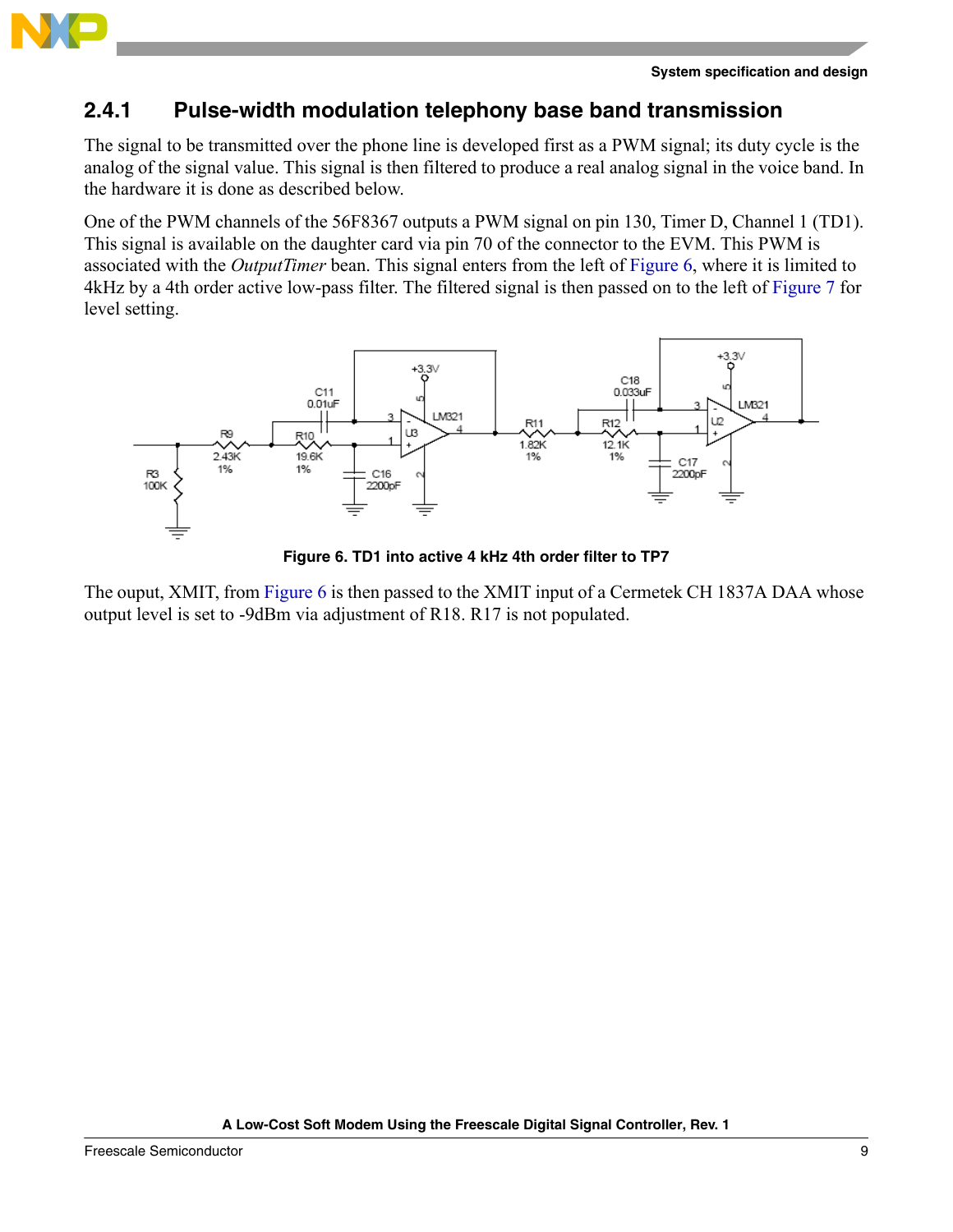

#### **System specification and design**



### <span id="page-9-0"></span>**2.4.2 Telephony base band reception to analog-to-digital converter**

Level adjustment and signal offset calibration are performed with the circuit shown in **[Figure 8.](#page-10-2)** The REC signal is from the DAA, the received telephony signal. After level adjustment and offset adjustment, the signal is passed directly to the MC56F8357's ADC, where it is sampled per the bean configuration.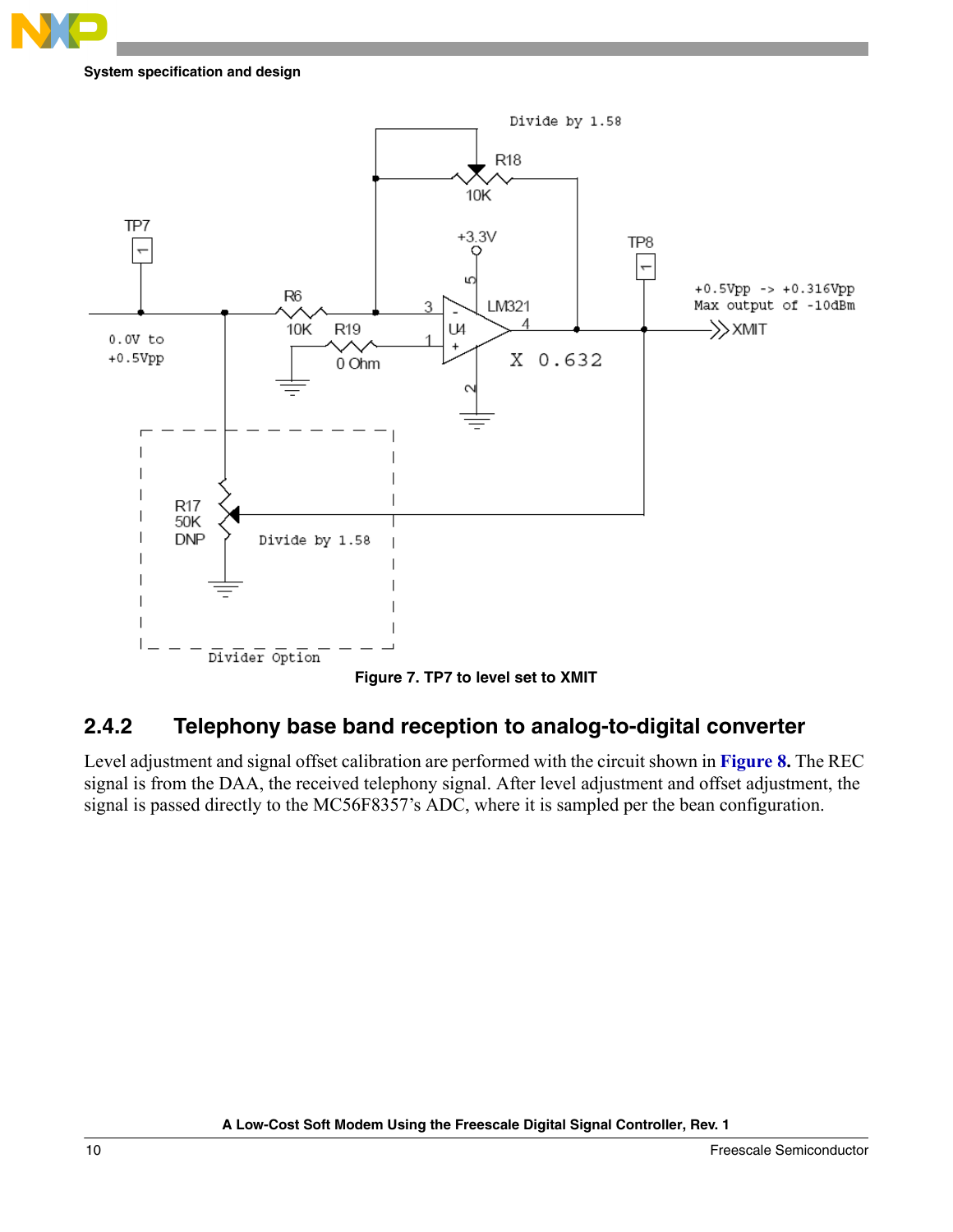

**Figure 8. REC to offset and gain to ANA6**

<span id="page-10-2"></span><span id="page-10-0"></span>The modem is fully capable of error-free operation over average telephone lines in the USA. Limitations to performance are inherent in the limited dynamic range of the AGC. If desired, such limitation may be overcome by the addition of a hardware AGC circuit, since the amplitude variation of a land line telephone circuit over time is not dramatic.

Modem performance curves indicate that the modem meets the performance standards required for V.22bis and V.21 operation.

Transfers of binary files millions of bits long were performed without incident.

## <span id="page-10-1"></span>**3.1 Test setup**

### **3.1.1 Routine file transfer testing**

To set up routine file transfer, the TAS Series II was configured with the script in [Example 1,](#page-11-0) which depicts the average USA line.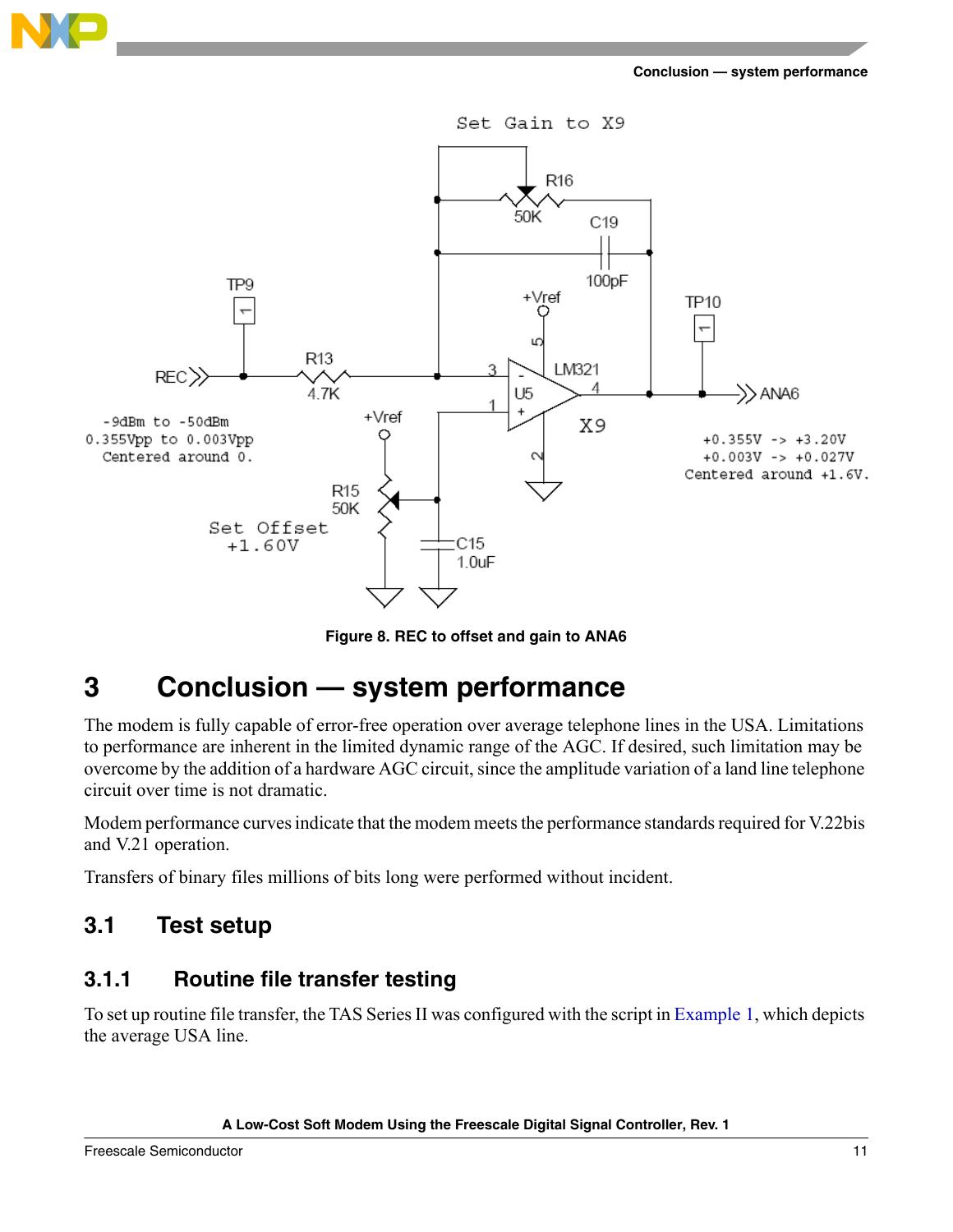

#### **Example 1. Routine File Transfer Testing**

```
/ad,s03=1,s07=1,c3/ 
/exch,bal=1/ 
/file:cseq=usa1/ 
/io,i-100,l-230,r-100,t-230/
/ad,i3/
/gd,w17,x00,y16,z00/ 
/rn,l320,s1/ 
/nl,q520,c500,m0,x1,y1/
/fs,f+1250,m0,s1/
/pj,l0364,f1200,w0,s1/
```
The Hayes modem was simply configured with factory defaults:

ATZ

For 300 baud testing, the Hayes modem was limited to 300 baud with the following command:

 $ATS37=3$ 

which configured the modem for V.21. The Freescale Low-Cost Soft Modem, the unit under test (UUT), was configured for V.21 with the AT+ command.

### **3.1.2 Bit error rate testing**

All Bit Error Rate Test (BERT) runs were performed at 2400 bits per second, V.22bis mode.

For bit error rate tests on the several standard line configurations, white noise was used for the impairment. The contribution of the various lines to the tests are their phase maginitude responses. These results are depicted in **Figures** [Figure 9](#page-13-0) through [Figure 19](#page-23-1).

For the dynamic range test, a null line was used. The null line has a flat phase magnitude response. The purpose of this test is to show the lowest input level to the modem at which it will function on a flat line.

The Hayes equipment was on the A equipment side, the UUT on the B equipment side.

Since the V.22bis contains a built in scrambler, modem BERT perfomance was measured as a function of the number of error characters that were received when no characters were being transmitted. A test frame of 7 minutes, or about 1 million bits, was used for each test. One synchronous bit error results in at least one asychronous character error because it is seen as a start bit. The idle line condition is marking, or 1.

The following parameters were used to obtain SNR BERT raw data, available on request, from which these figures were graphed:

- IR the level at the A equipment after passing from the modem transmitter through the Line to the TAS Series II, in dBm
- $LR$  the signal level transmitted from the TAS Series 2 into the Line and hence to the modem RX on the A side
- RR the level at the B equipment after passing from the modem TX thru the Line t to the TAS Series II
- TR the signal level TX from the TAS Series II central office into the Line and hence to the Modem RX on the B side

#### **A Low-Cost Soft Modem Using the Freescale Digital Signal Controller, Rev. 1**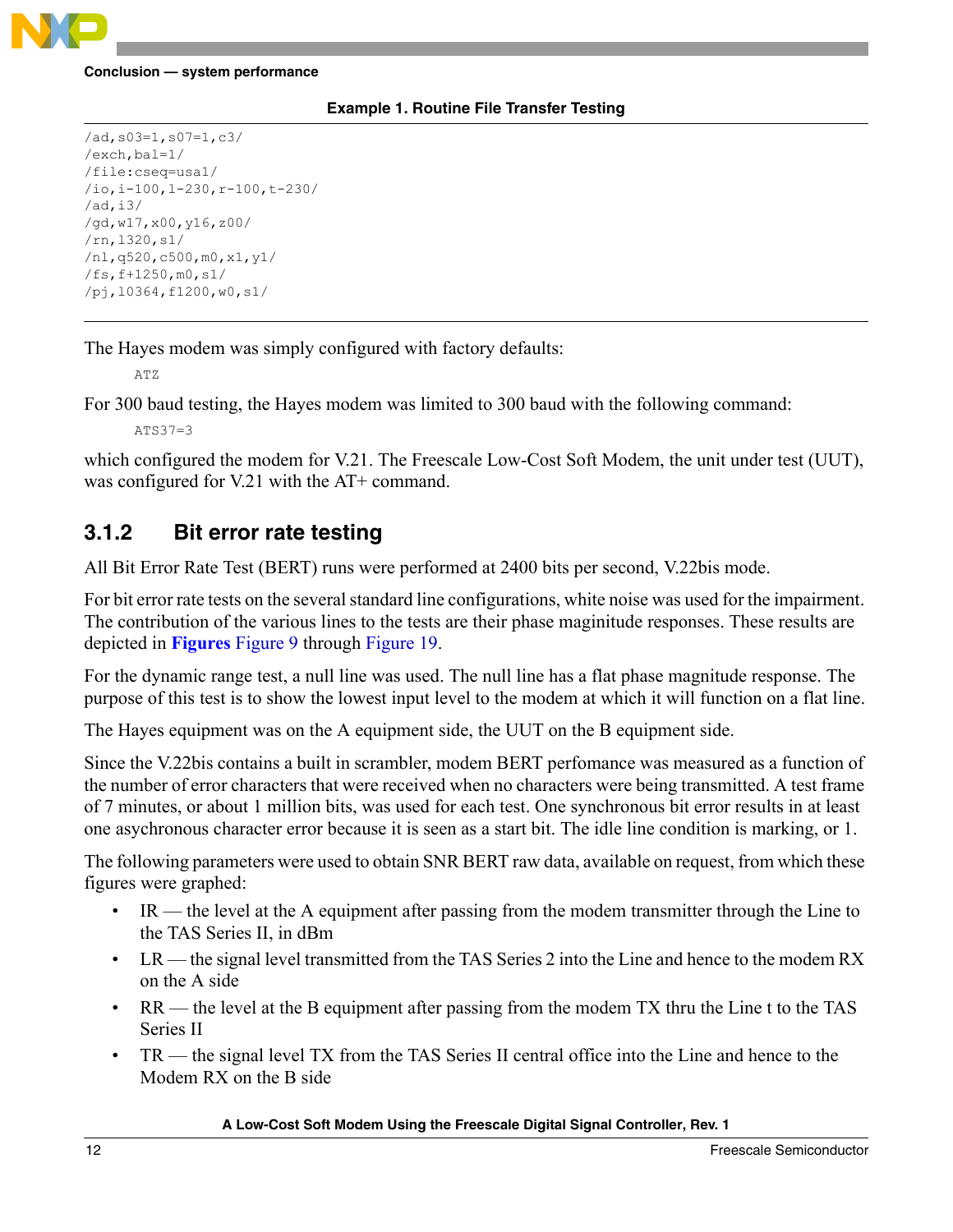



- RL the noise level in dBrn (to convert to dBm, subtract 90); noise was white over 5 kHz C-Message
- Dir the signal direction affected by noise, which is added as it leaves the TAS Series II into the line
- I, L, R, and T initialized so that the AGC does not have to travel too far during AGC operations with the TAS Series II
- IR, LR, RR, TR measured after the AGC; where reported, complete AGCs have been performed
- The AGC feature of the TAS Series II was used to align signal levels in the digital portion of the TAS Series II

In each of the tests shown in [Figure 9](#page-13-0) through [Figure 19,](#page-23-1) the units used were a Hayes Accura V.92 modem and the UUT, which was the 56F8357EVM with the LCMDC.

## <span id="page-12-0"></span>**3.2 Bit error rate test results**

In each of the lines tested, the line impairment was present in both lines from the central office simulation and to the central office simulation. This resulted in twice the dynamic range requirement imposed by using only one line impairment for one of the legs of the call. As a result, the IEA5 test shows the result of hitting the dynamic range limitation due to the cascaded shaping (magnitude response vs. frequency) of *two* IEA5 lines in [Figure 13.](#page-17-0)

In the following figures, the four lines are abbreviated in the legend and obtained as follows:

- **HAB** Hayes modem calling UUT with noise in the A to B transmission path
- **HBA** Hayes modem calling UUT with noise in the B to A transmission path
- **AB**  UUT calling Hayes modem with noise in the A to B transmission path
- **BA** UUT calling Hayes modem with noise in the B to A transmission path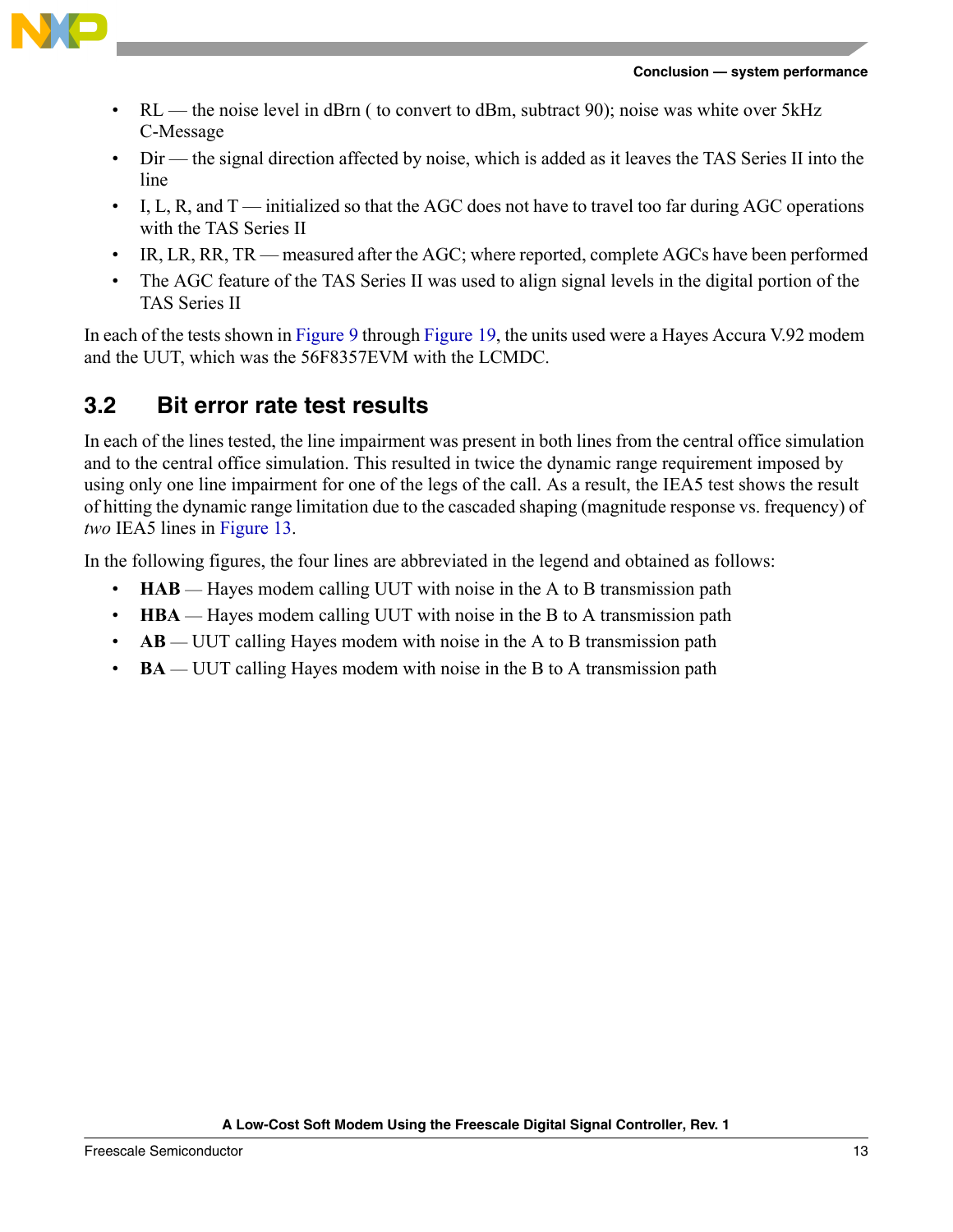

In each test, from [Figure 9](#page-13-0) through [Figure 19,](#page-23-1) the line specified, such as EIA1, was used for both directions of tranmission.



<span id="page-13-0"></span>**Figure 9. EIA1 line**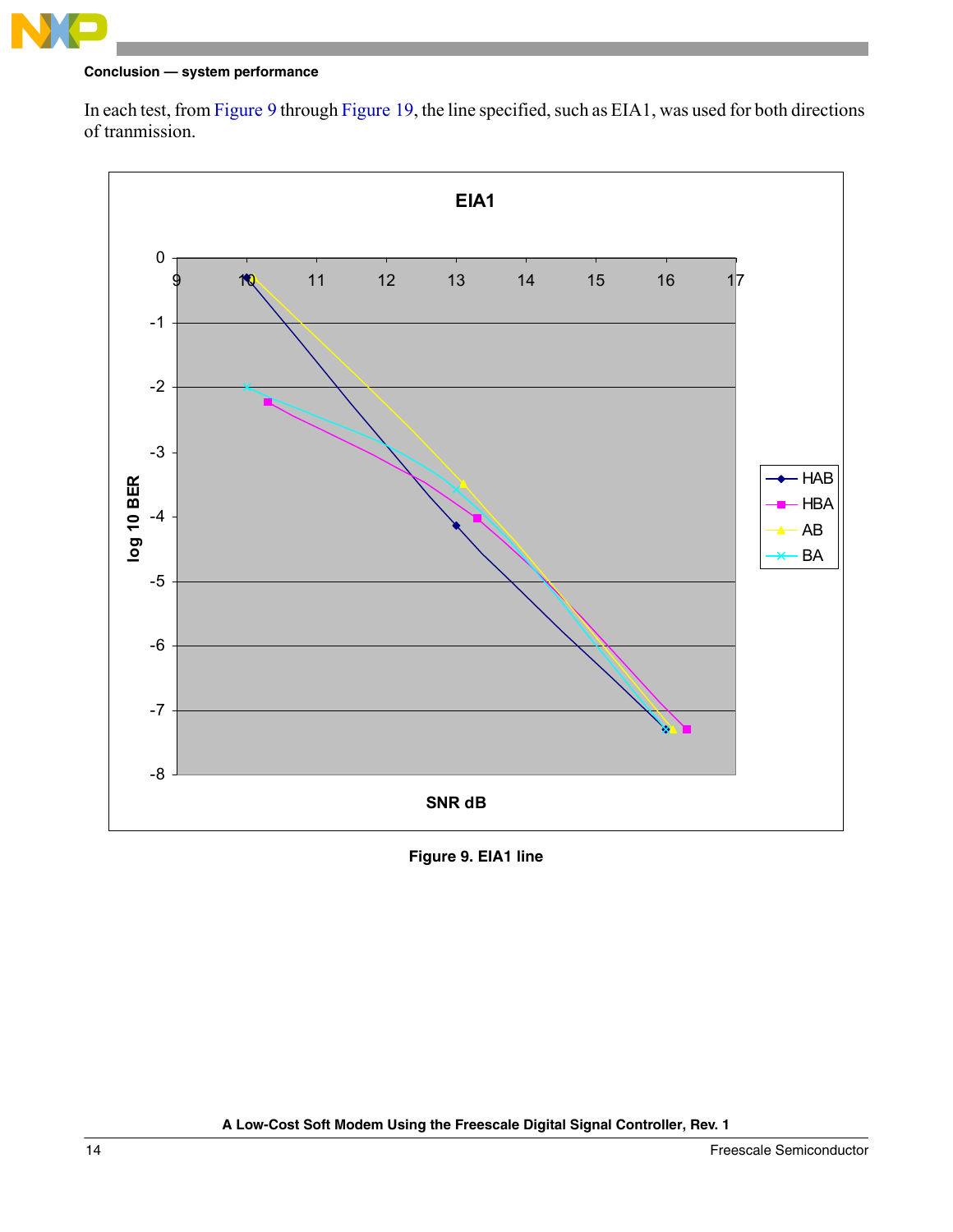

[Figure 10](#page-14-0) demonstrates that the modem is easily used on EIA2 lines down to a SNR of 11.2. The Hayes modem tested against has nearly 100dB of dynamic range, compared to the ENOB of 8 or 9dB present in the ADC of the soft modem reference design.



<span id="page-14-0"></span>**Figure 10. EIA2 line**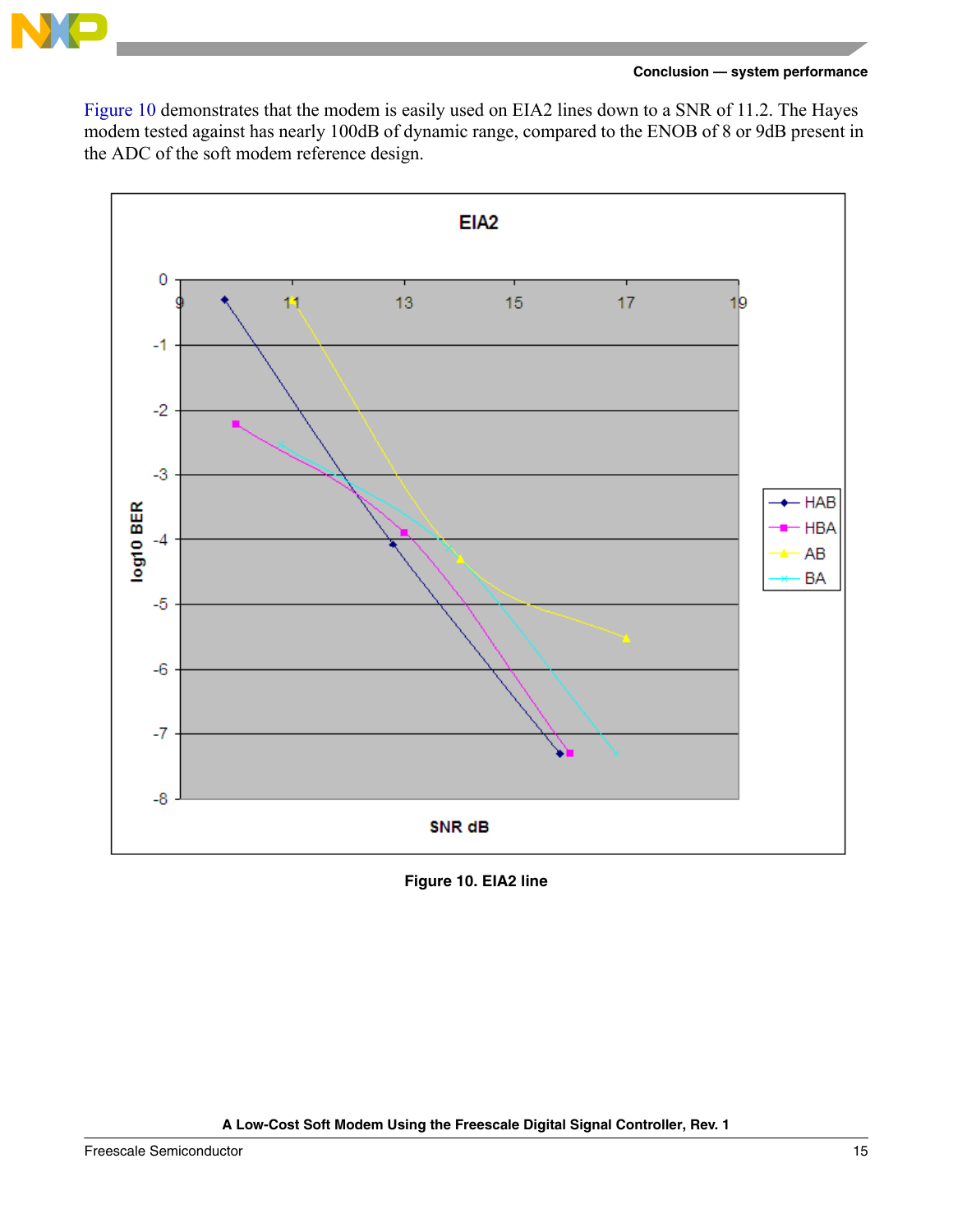**Conclusion — system performance**

The pair of EIA3 lines is usable down to 12dB SNR.



**Figure 11. EIA3 line**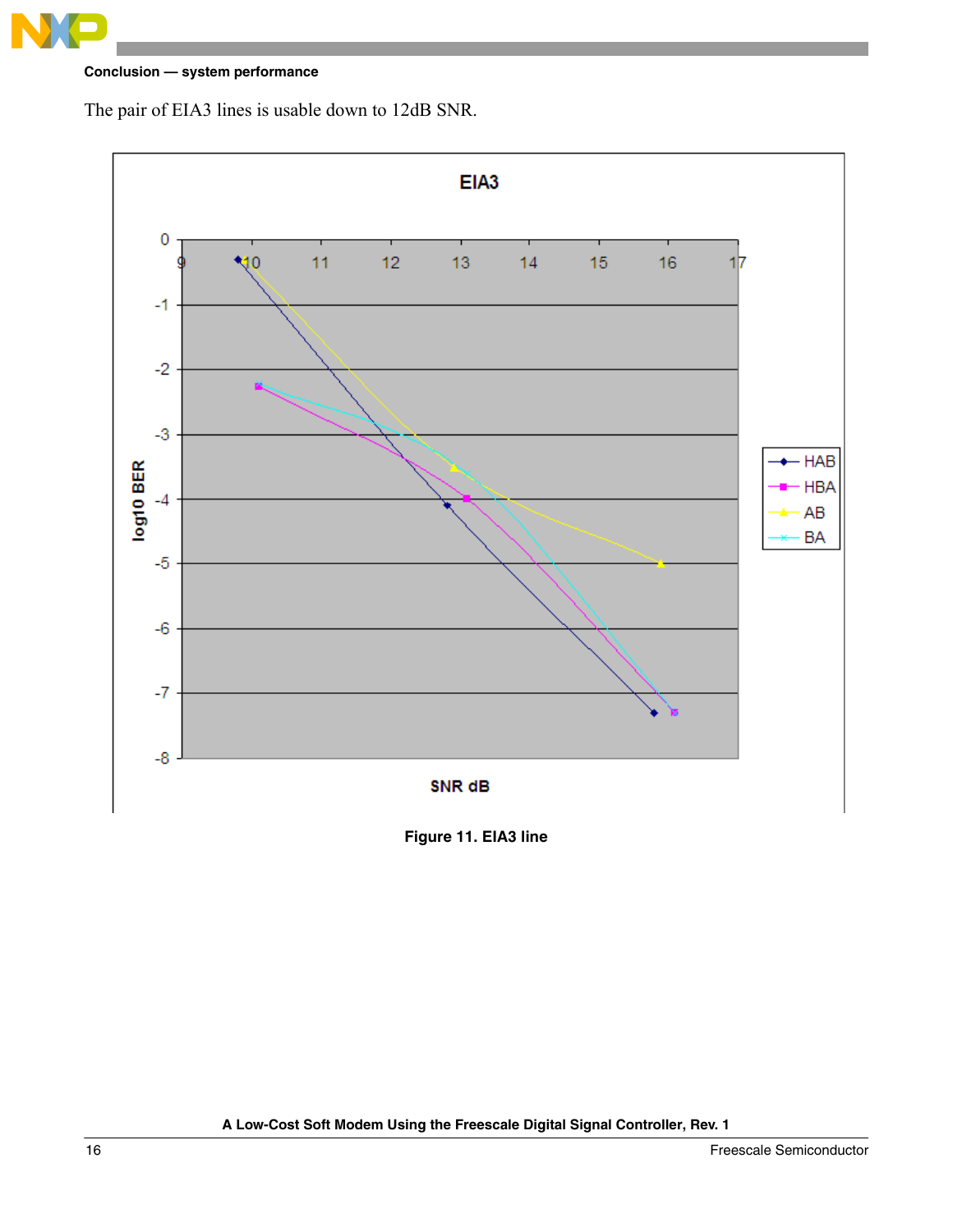

EIA4 is usable down to 12dB SNR.



**Figure 12. EIA4 line**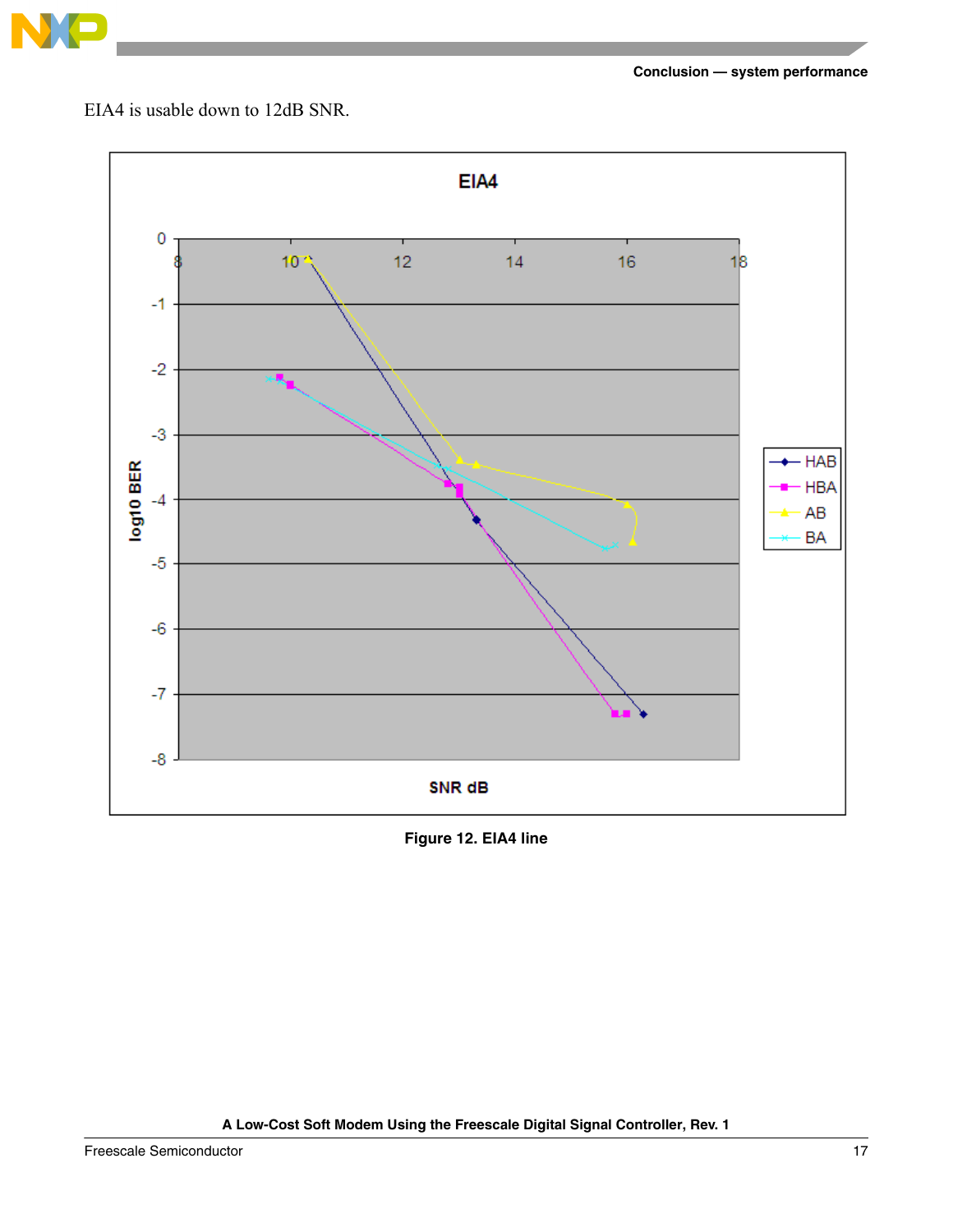

In the worst case for this modem, the EIA5 line is usable down to 13dB SNR. After that, the spectral shaping of the pair of EIA5 lines used in the test exceeds the dynamic range of the unit under test, so the signal cannot be reconstructed below 13dB SNR.



<span id="page-17-0"></span>**Figure 13. EIA5 line**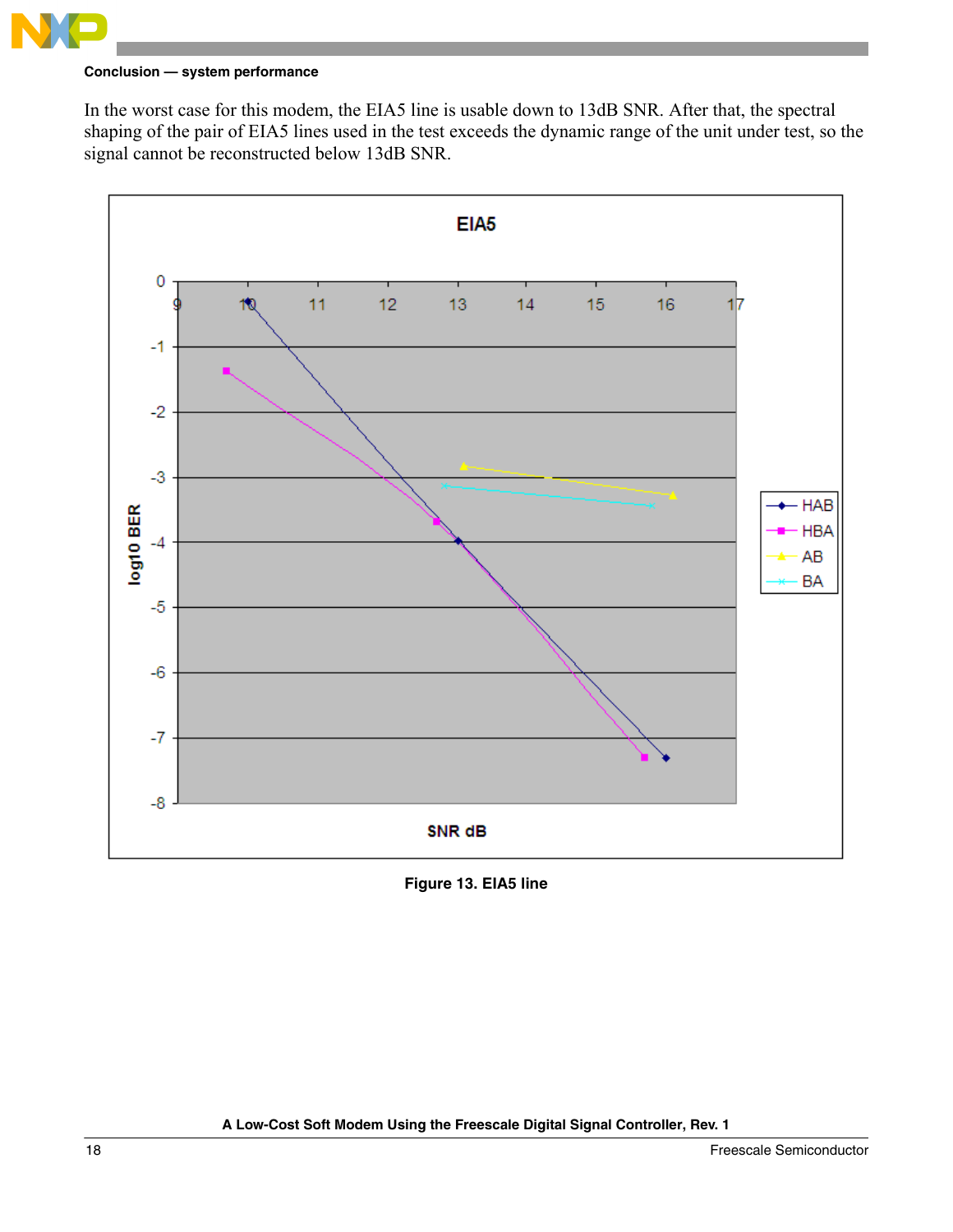

The EIA6 line is usable down to 12dB SNR.



**Figure 14. EIA6 line**

**A Low-Cost Soft Modem Using the Freescale Digital Signal Controller, Rev. 1**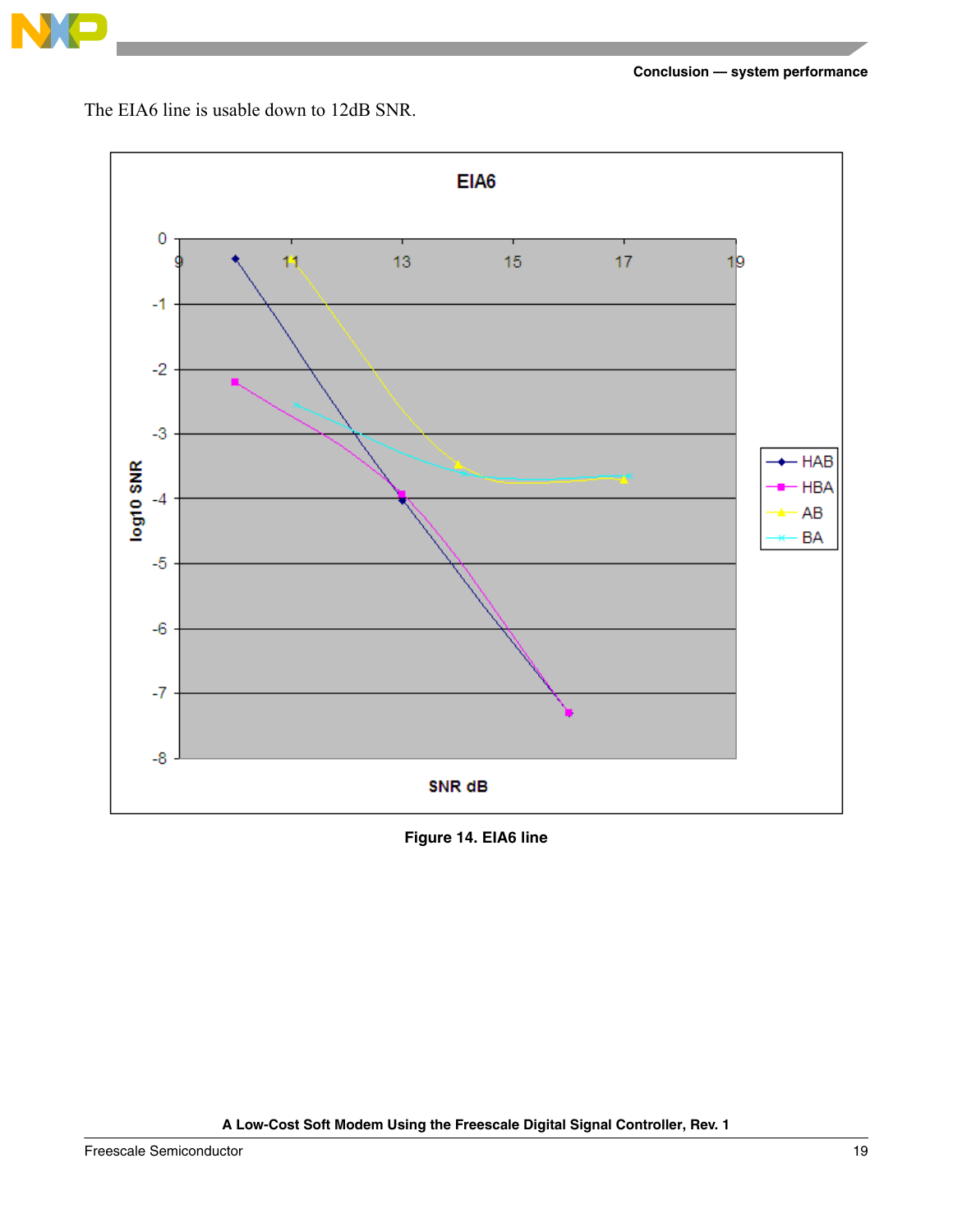

The EIA7 line is usable to slightly less than 13dB SNR.



**Figure 15. EIA7 line**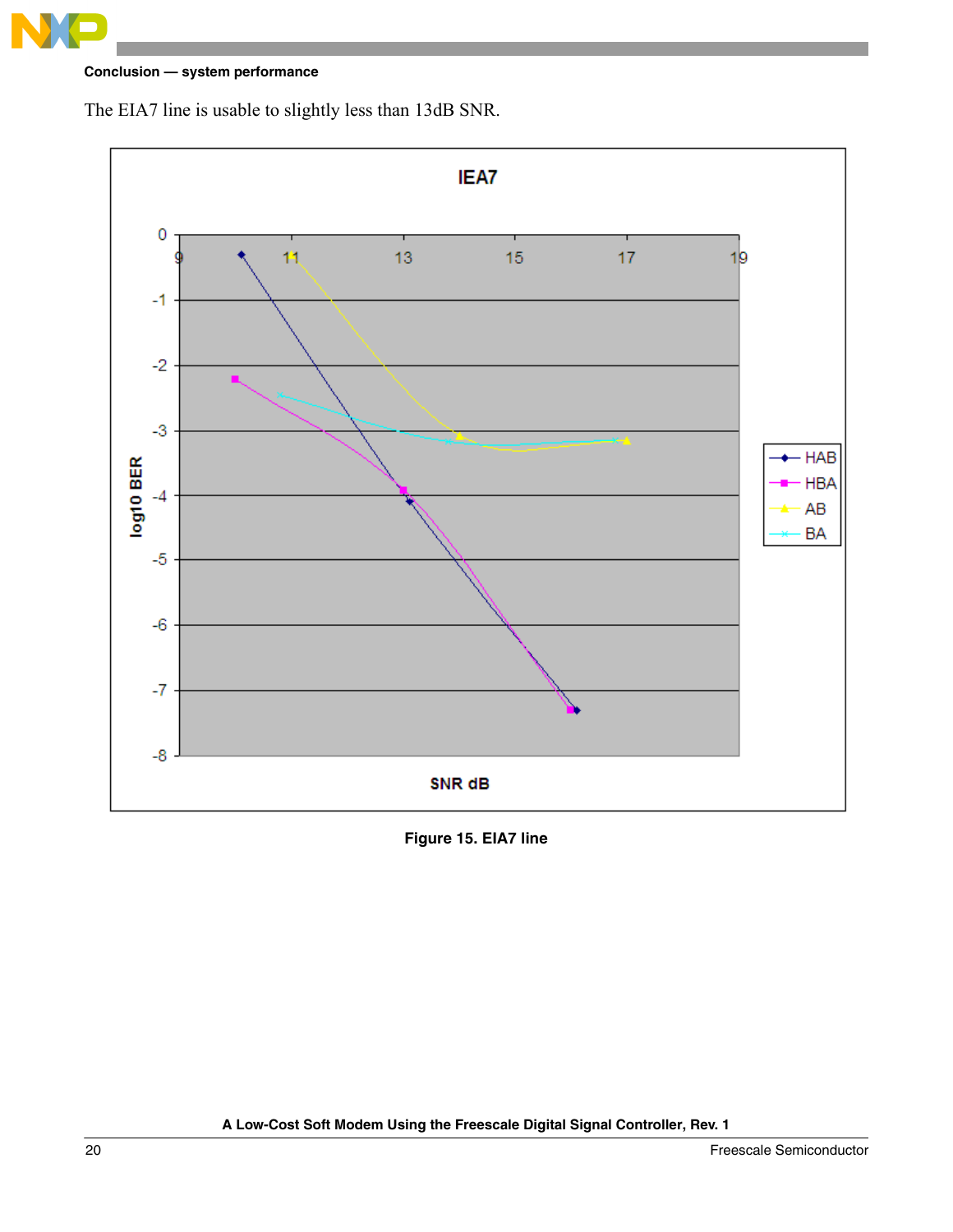

The ETSI1 line is good down to 11.5dB SNR.



**Figure 16. ETSI1 line**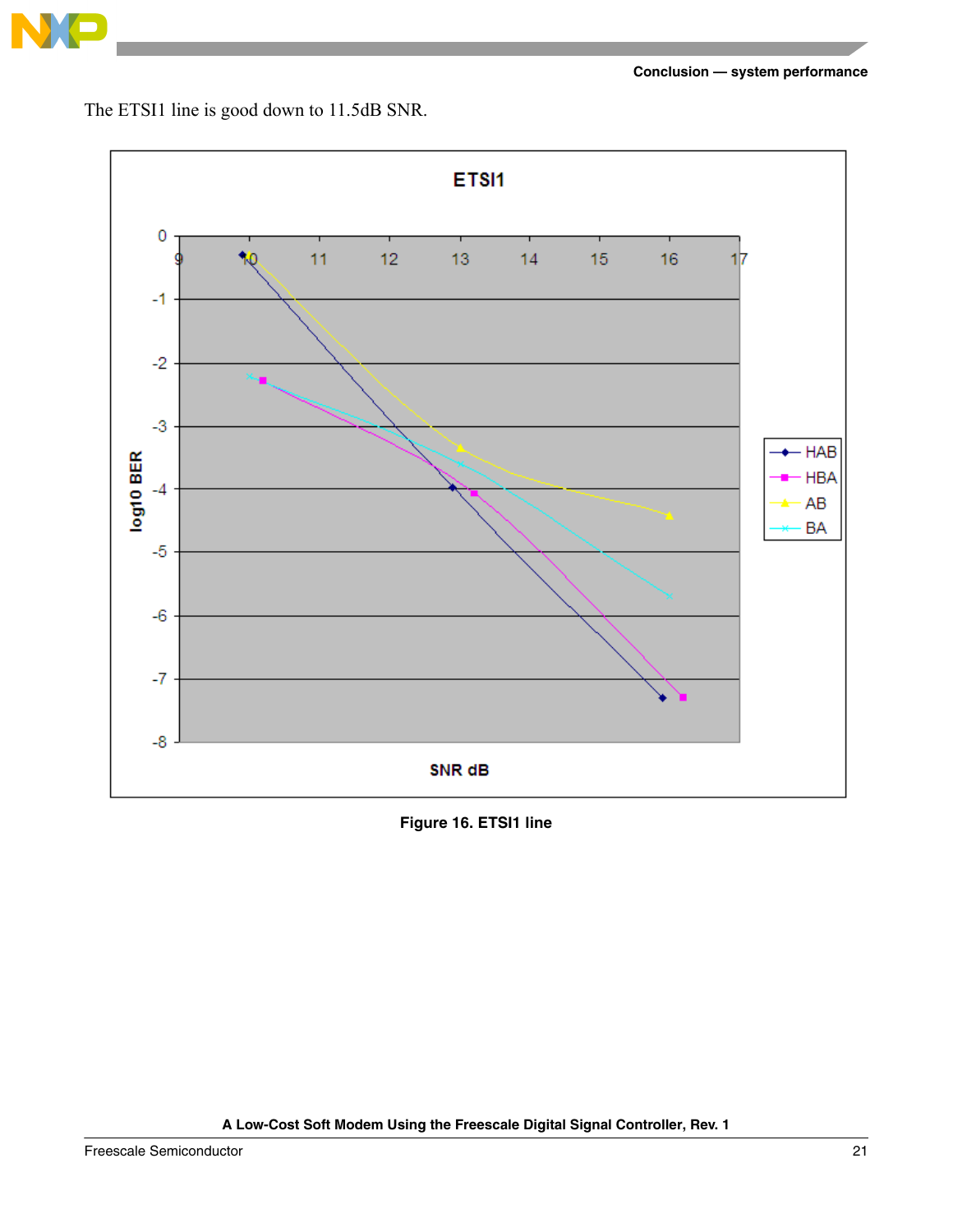

The ETSI2 line is good down to 11.4dB SNR.



**Figure 17. ETSI2 line**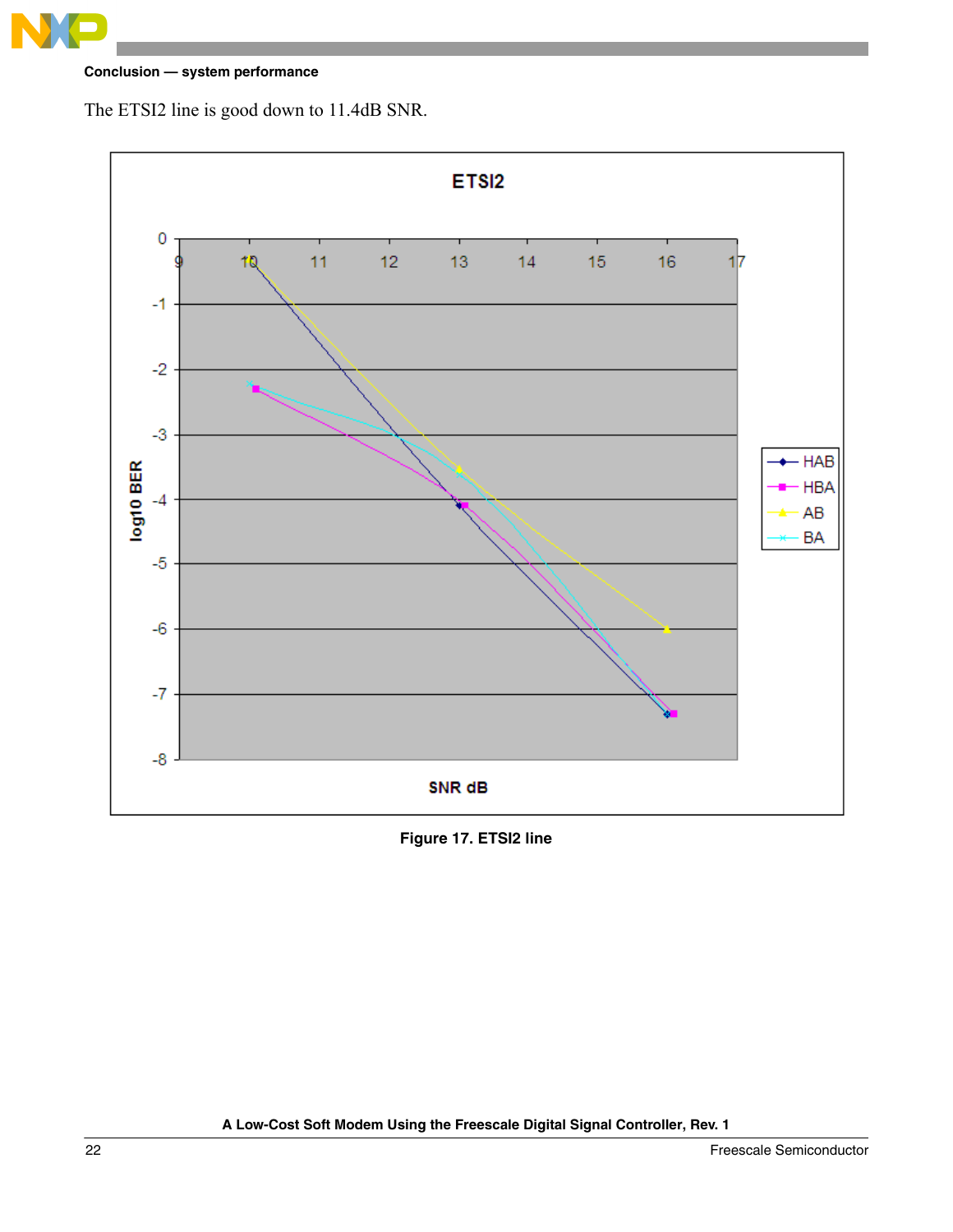



The NULL line was good down to 12dB SNR. The region of interest is where the log10 BER is -3.

**Figure 18. Null line**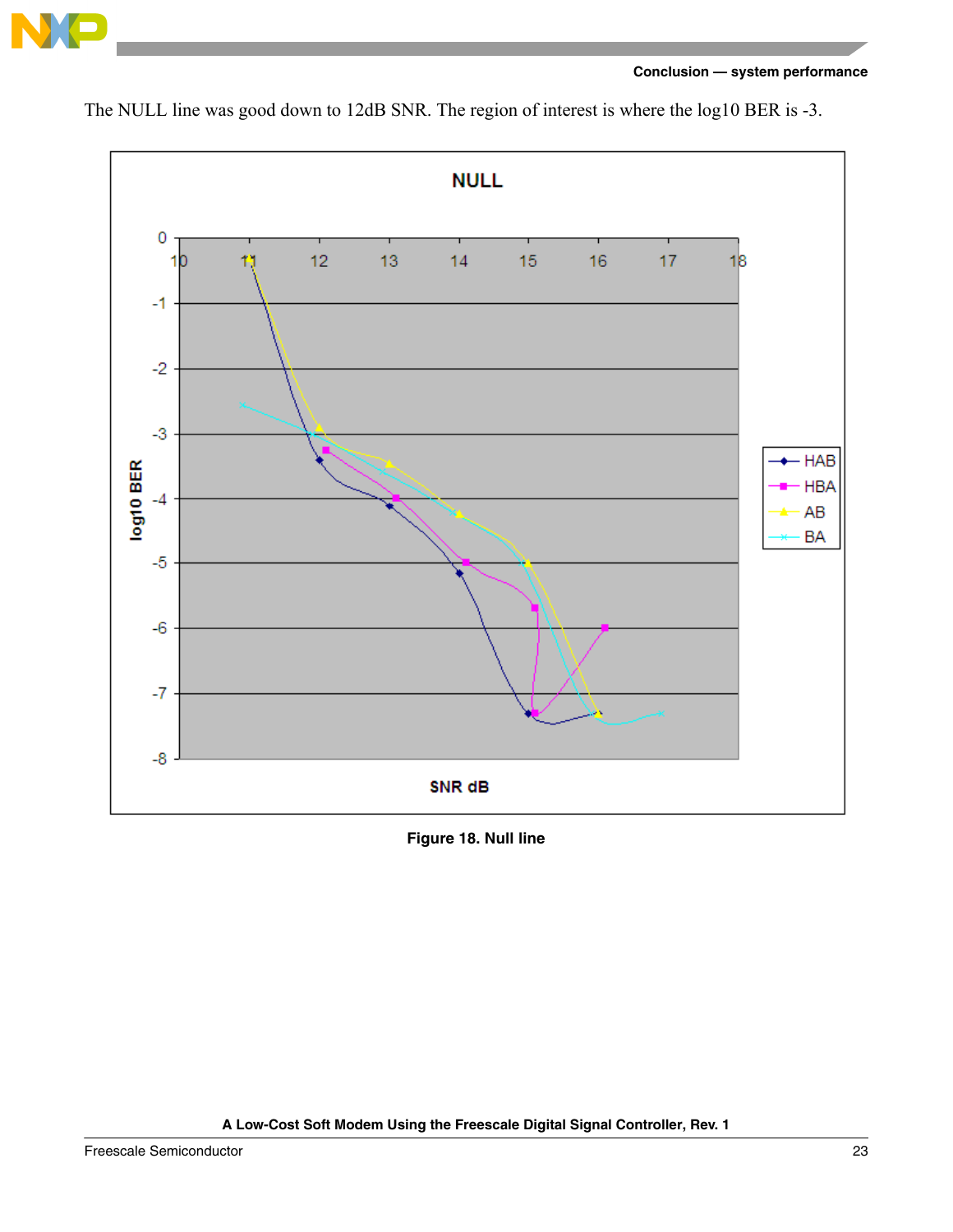



The attentuation pad (no spectral shaping) was good down to 11.5dB SNR.



## <span id="page-23-1"></span><span id="page-23-0"></span>**3.3 Dynamic range test results**

[Figure 20](#page-24-1) displays the soft modem's good dynamic range response down to –44dBm.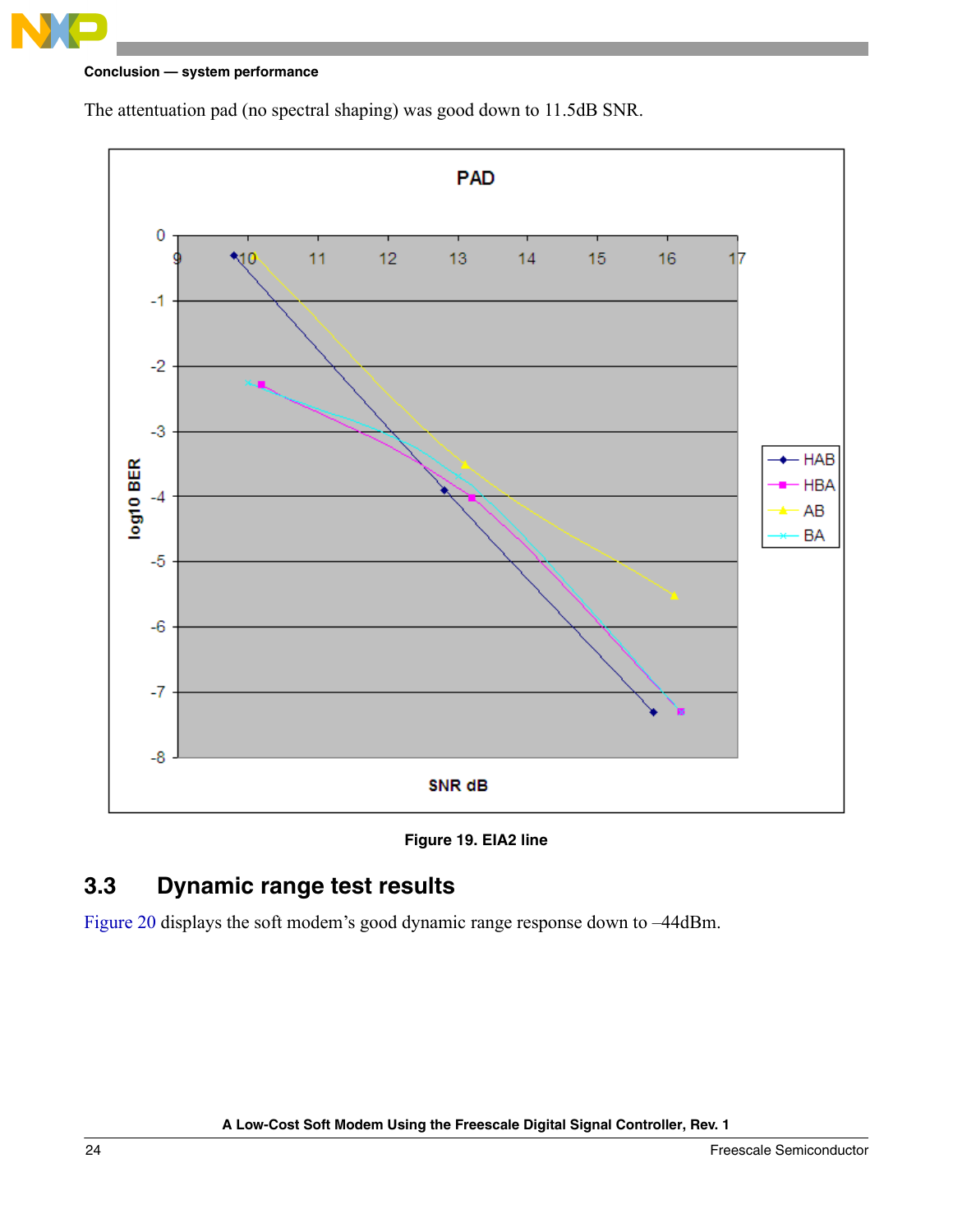





## <span id="page-24-1"></span><span id="page-24-0"></span>**3.4 Memory utilization on the 56F8357**

### **3.4.1 Summary memory utilization**

```
# Memory map:
 v addr p_addr size name
  0000F020 0000F020 00000000 .x_Peripherals
  00020000 00020000 00000004 .p_Interruptsboot
  00000000 00000000 000000A4 .p_Interrupts
  000000A4 000000A4 00003CDA .p_Code
  00000000 00000000 0000178C .x_Data
  00001C00 00001C00 00000400 .x_DynMem
  00003D7E 00000000 00000B70 .p_flash_ROM_data
```
**A Low-Cost Soft Modem Using the Freescale Digital Signal Controller, Rev. 1**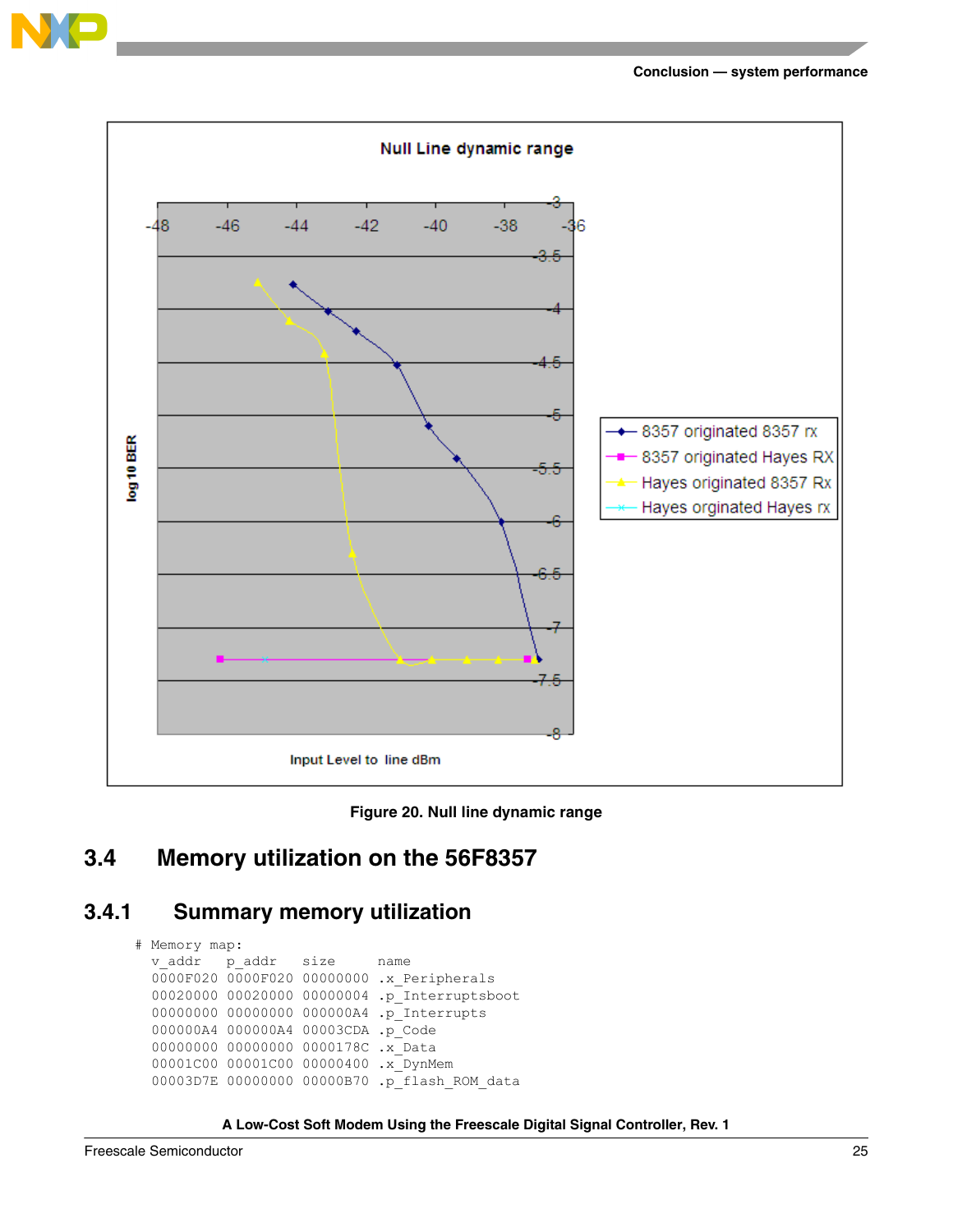

```
 00002000 00002000 00000070 .x_internal_ROM
 0002F800 0002F800 00000800 .p_internal_RAM
```
## <span id="page-25-0"></span>**3.5 Core processor loading and RTOS**

Since the modem uses almost none of the core processor's resources, an RTOS may be used to run several tasks along with the modem task.

## **3.5.1 Core processor load**

When the modem is idle, waiting for a call, it consumes almost no MIPS, because the hardware is used to count ring pulses without the help of the core. The core is interrupted only when a significant ring is detected.

The *V.22bis* bean methods with a line rate of 2400 characters per second are called to recieve data for a consumption rate of 6.21 MIPS. The *V.22bis* bean methods for transmission of data consume .94 MIPS, so the total MIPS for V.22bis is only 7.15. This is merely a small fraction of the MIPS available on the 60 MIP controller, just over 10 percent.

The fraction consumed is even less when V.21, with a line rate of 300 characters per second is used. The V.21 receiver takes only 1.2516 MIPS. The transmitter takes even less at .1134 MIPS, or much less than one percent of the MIPS available. The total MIPS for V.21 adds up to only 1.364 MIPS, or about 2 percent of the processor's available MIPS.

### **3.5.2 Using RTOS to run modem concurrently with other tasks**

In order to blend other tasks with the modem, it is advisable to use a real-time operating system (RTOS). A multi-tasking, context-switching RTOS could be used to share the remaining resouces with other tasks, such as alarm monitoring or process control. The modem code itself would be one task, since it is written as one thread.

There are several ready sources for RTOS, including CodeWarrior, Unicoi, and Micrium. Details about Micrium's RTOS may be found at: **http://www.ucos-ii.com/**. CodeWarrior includes a demonstration project showing how this RTOS is to be used. Once the RTOS files are obtained from Micrium, they are simply inserted into the code directory, and this demostration project may be run and applied to the modem code.

With the RTOS, the modem code would be made into a task, which would sleep while it is waiting for IO to complete, freeing and unlocking the CPU for other tasks.

## <span id="page-25-1"></span>**3.6 Peripheral footprint**

The total resource utilization is summarized in [Figure 21.](#page-26-0) This resource load meter is a convient feature of CodeWarrior with Processor Expert. As the project is developed, resource utilization is easily tracked as beans are added.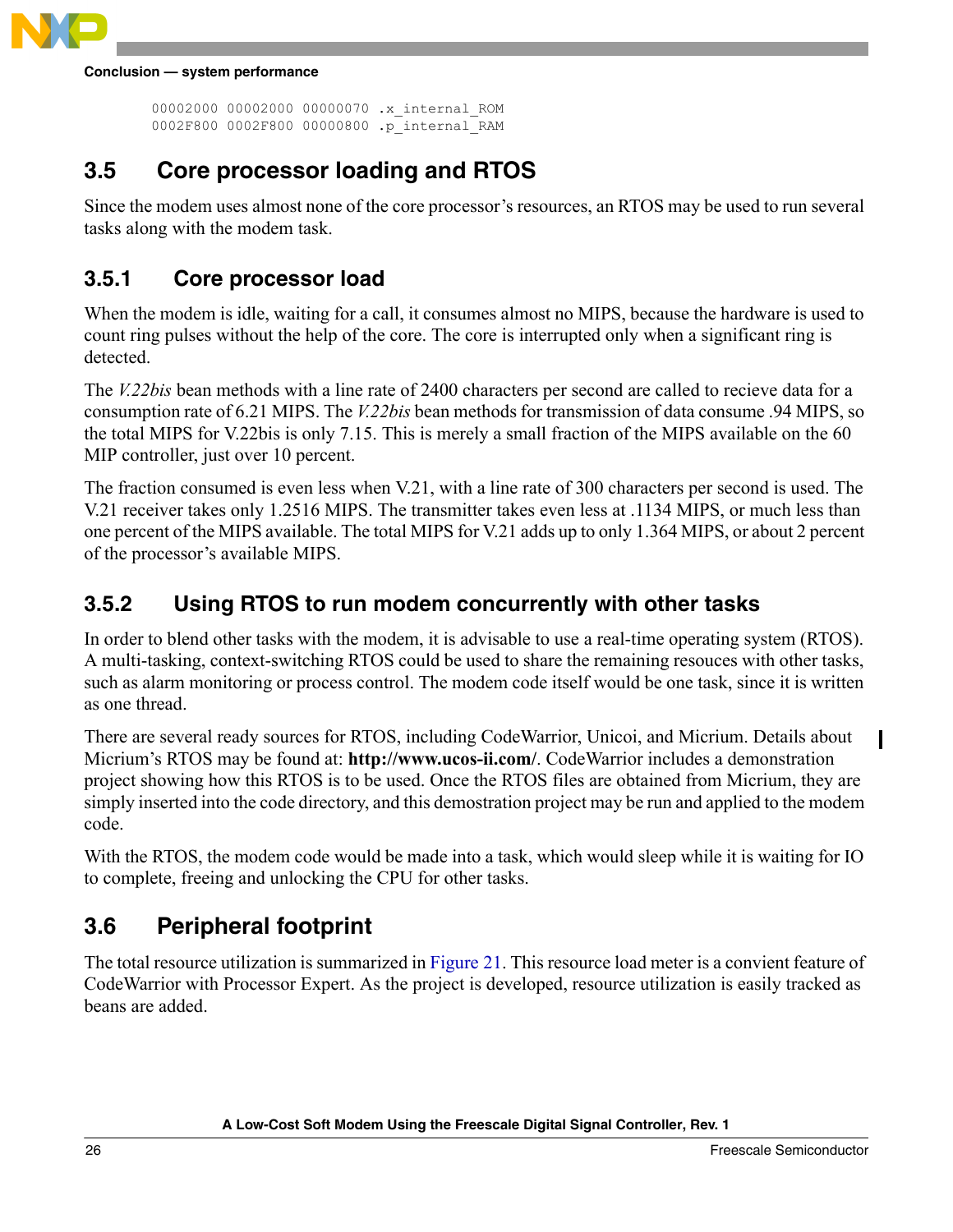

| Resource Meter |               |  |  |  |
|----------------|---------------|--|--|--|
| Pins usage:    |               |  |  |  |
| Port usage:    |               |  |  |  |
| Compare regs:  | Capture regs: |  |  |  |
| Communication: |               |  |  |  |
|                |               |  |  |  |
|                |               |  |  |  |

**Figure 21. Soft modem peripheral footprint**

<span id="page-26-0"></span>The small percentage of peripherals used by the modem is depicted in [Figure 22.](#page-27-1) This also shows how the beans are grapically associated with pins on the device. Pins without such associations are free for use in other tasks. Each bean has a unique grapic icon that is easily associated with the pins in [Figure 22.](#page-27-1)

**A Low-Cost Soft Modem Using the Freescale Digital Signal Controller, Rev. 1**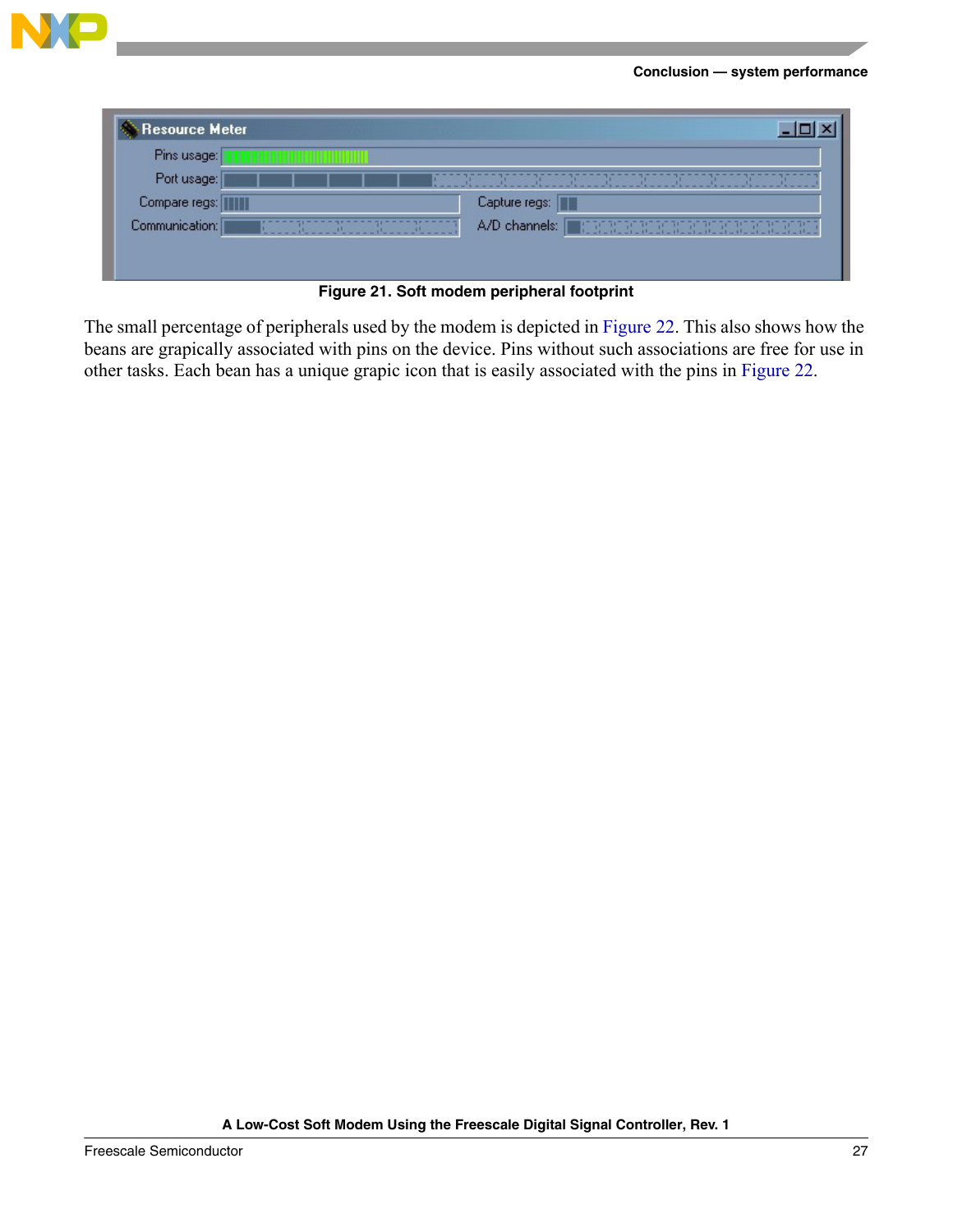| <b>BEST VOLD 1</b><br>VPP <sub>2</sub><br>×    |                                                                    |                                                                                       |                                                             |                                                              |                                                                  | ANB4<br>ANB3               |
|------------------------------------------------|--------------------------------------------------------------------|---------------------------------------------------------------------------------------|-------------------------------------------------------------|--------------------------------------------------------------|------------------------------------------------------------------|----------------------------|
| <b>CLKO</b>                                    |                                                                    |                                                                                       |                                                             |                                                              |                                                                  | ANB <sub>2</sub>           |
| GPIO.<br>۰<br>GPIO.                            |                                                                    |                                                                                       |                                                             |                                                              |                                                                  | ANB1<br>ANB0               |
| GPIO.                                          |                                                                    |                                                                                       |                                                             |                                                              |                                                                  | VSSA                       |
| GPIO<br>GPIO                                   | <b>GPIOA</b>                                                       | GPIOB                                                                                 | <b>WA</b> GPIOC                                             | <b>O</b> GPIOD                                               | GPIOE                                                            | VDDA<br>VREF               |
| GPIO                                           | <b>GPIOF</b>                                                       | <b>TMRA0</b>                                                                          | <b>WA TMRAO_PACNT</b>                                       | <b>WEAT</b>                                                  | <b>TMRALPACNT</b>                                                | VREF                       |
| GPIO<br>GPIO                                   | TMRA2                                                              | TMRA2_PACNT                                                                           | TMRA3                                                       | TMRA3_PACNT                                                  | TMRB0                                                            | VREF<br>VREF               |
| GPIO                                           | TMRB0_PACMT                                                        | <b>TMRB1</b>                                                                          | <b>TMRBLPACNT</b>                                           | TMRB2                                                        | TMRB2_PACNT                                                      | VREF                       |
| GPIO<br>GPIO                                   | TMRB3                                                              | TMRB3_PACNT                                                                           | <b>TMRC0</b>                                                | TMRC0_PACNT                                                  | TMRC1                                                            | Temp<br>AN A7              |
| <b>VCAP</b>                                    | <b>TMRCLPACMT</b>                                                  | TMRC2                                                                                 | TMRC2_PACNT                                                 | (H) TMRC3                                                    | TMRC3_PACMT                                                      | ANA6                       |
| <b>BED</b><br>VDD_I<br><b>CONTRACT</b><br>GPIO | <b>TMRD0</b>                                                       | TMRD0_PACNT                                                                           | <b>OF TMRD1</b>                                             | TMRDLPACNT                                                   | TMRD <sub>2</sub>                                                | ANA5<br><b>ANA4</b>        |
| GPIO                                           | TMRD2_PACMT                                                        | TMRD3                                                                                 | TMRD3_PACNT                                                 | TMRA01                                                       | TMRA01_PACNT                                                     | ANA3                       |
| GPIO<br>GPIO                                   | TMRA23                                                             | TMRA23_PACMT                                                                          | TMRB01                                                      | TMRB01_PACMT                                                 | TMRB23                                                           | ANA2<br><b>ANA1</b>        |
| GPIO                                           | TMRB23_PACNT                                                       | <b>TMRC01</b>                                                                         | TMRC01_PACNT                                                | TMRC23                                                       | TMRC23_PACNT                                                     | AN AO                      |
| GPIO<br>GPIO                                   | TMRD01                                                             | TMRD01_PACNT                                                                          | TMRD23                                                      | TMRD23_PACNT                                                 | <b>TMRA0123</b>                                                  | <b>CLKM</b><br>RESE        |
| GPIO.                                          | TMRA0123_PACNT                                                     | <b>TMRB0123</b>                                                                       | TMRB0123_PACNT                                              | <b>TMRC0123</b>                                              | TMRC0123_PACNT                                                   | RSTD                       |
| GPIO<br>GPIO.                                  | <b>TMRD0123</b>                                                    | TMRD0123_PACNT                                                                        | COP                                                         | <b>PWM_A</b>                                                 | PWM_B                                                            | VDD_I<br><b>VCAP</b>       |
| VSS_2                                          |                                                                    |                                                                                       | SPIO                                                        | SPI1                                                         |                                                                  | <b>EXTAL</b>               |
| GPIO<br>GPIO                                   | <b>D</b> SCIO                                                      | <b>SCII</b>                                                                           |                                                             |                                                              | <b>ADCA</b>                                                      | <b>XTAL</b><br>VDDA        |
| GPIO                                           | <b>SA ADCB</b>                                                     | FC                                                                                    | FC <sub>2</sub>                                             | <b>Quad_Decoder0</b>                                         | <b>Quad_Decoder1</b>                                             | OCR.                       |
| VDD_I<br>GPIO                                  | Program_Boot_Flash                                                 | Data_Flash                                                                            |                                                             |                                                              |                                                                  | GPIO<br>GPIO               |
| GPIO                                           |                                                                    |                                                                                       |                                                             |                                                              |                                                                  | GPIO                       |
| GPIO<br>GPIO                                   |                                                                    |                                                                                       |                                                             |                                                              |                                                                  | <b>FAUL</b><br>GPIO        |
| GPIO                                           |                                                                    |                                                                                       |                                                             |                                                              |                                                                  | <b>FAUL</b>                |
| GPIO.                                          |                                                                    |                                                                                       |                                                             |                                                              |                                                                  | FAUL                       |
| PVMMB<br>PVMMB                                 |                                                                    |                                                                                       |                                                             |                                                              |                                                                  | GPIO<br>FAUL               |
| PVMMB+                                         |                                                                    |                                                                                       | 56F8367                                                     |                                                              |                                                                  | <b>PWMA</b>                |
| ą<br>E                                         | GPIO<br>GPIO<br>GPIO<br><b>See</b><br>GPIO<br>PVOOP<br><b>Plum</b> | $\begin{array}{c} 6-1000 \\ 1000 \end{array}$<br>GPIO<br>GPIO<br>GPIO<br>GPIO<br>GPIO | <b>VCAP</b><br>GPIO<br>GPIO<br>GPIO<br>GPIO<br>GRIO<br>GPIO | IROA.<br>IROB<br>FAUL<br>GPIO<br>FAUL<br>FAUL<br><b>GPIO</b> | ga<br>88<br>FAUL<br><b>POOL</b><br><b>POOL</b><br>Plumd<br>Plumd | 8.38 <sub>W</sub><br>Plumd |
|                                                |                                                                    |                                                                                       |                                                             |                                                              |                                                                  |                            |
|                                                |                                                                    |                                                                                       |                                                             |                                                              |                                                                  |                            |
| <b>OCC</b>                                     |                                                                    |                                                                                       |                                                             |                                                              |                                                                  |                            |

**Figure 22. Soft modem pin utilization**

## <span id="page-27-1"></span><span id="page-27-0"></span>**3.7 Conclusions**

The soft modem developed is suitable for incorporation into commercial products requiring communication over the Public Switched Telephone Network (PSTN) at speeds up to 2400 bits per second. A traditional telephone codec is not required in the design, resulting in a one-chip/one-core system capable of a complete mission, including communications functions.

Both V.21 and V.22bis/V.22 are supported. The V.22bis falls back to V.22 when noise dictates.

The modem is easily added to projects developed for the Freescale 56F8300 family.

#### **A Low-Cost Soft Modem Using the Freescale Digital Signal Controller, Rev. 1**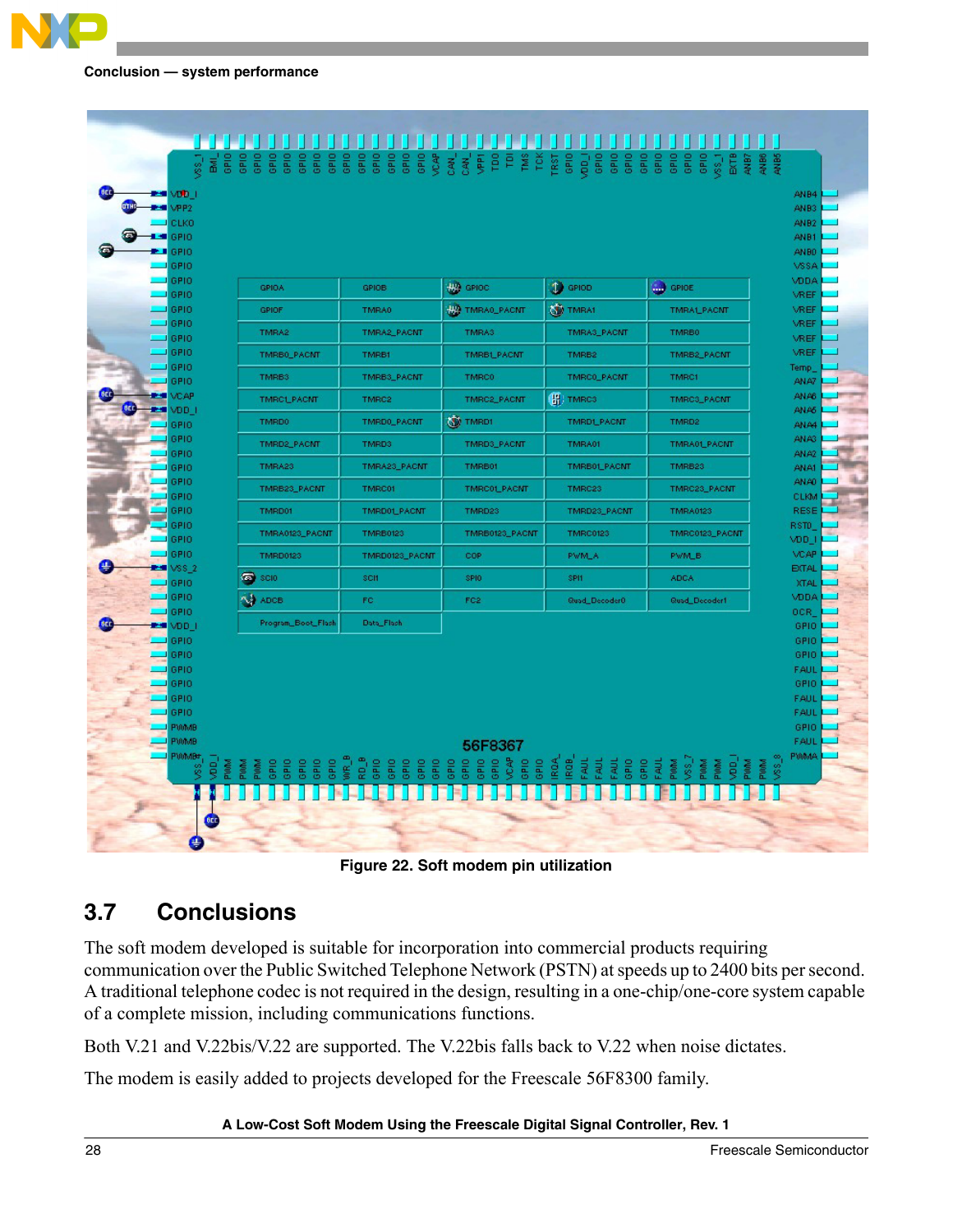

## <span id="page-28-0"></span>**4 References**

- *Freescale 56F8300 Peripheral User Manual,* 56F8300UM
- *56F8367 Evaluation Module User Manual*, Freescale, MC56F8367EVMUM
- *TAS Series II Plus Telephone Network Emulator Operations Manual*, 2700-2003, Version 2.40
- *TAS Series II Telephone Network Emulator UCO Option Operations Manual*, 2700-2734, Version 1.20
- *TAS 240 Voiceband Subscriber Loop Emulator Operations Manual*, 2700-2397, Version 1.20
- *Understanding Telephone Electronics*, SAMS, Seventh printing 1987
- *ITU-T Recommendation V.22 bis*, 2400 Bits Per Second Duplex Modem Using The Frequency Division Technique Standardized For Use On The General Switched Telephone Network And On Point-to-point.
- *ITU-T Recommendation V.21*, 300 Bits Per Second Duplex Modem Standardized For Use On The General Switched Telephone Network.
- *ITU-T Recommendation V.25*, Automatic Answering Equipment and General Procedures for Automatic Callling Equipment on the General Switched Telephone Network, Including Procedures for Disabling of Echo Control Devices for Both Manually and Automatically Established Calls
- *Measuring The Peak-to-average Power Of Digitally Modulated Signals*, Charles J. Meyer, Senior Applications Engineer, Boonton Electronics, Application Note AN-50, 1 Apr. '93.
- *CH1837A/7F/8A Data Access Arrangement Module Data Sheet, V.34bis High Speed DAA Module*, Cermetek Microelectronics

To provide the most up-to-date information, the revision of our documents on the World Wide Web will be the most current. Your printed copy may be an earlier revision. To verify that you have the latest information available, refer to **www.freescale.com** or contact your Freescale representative.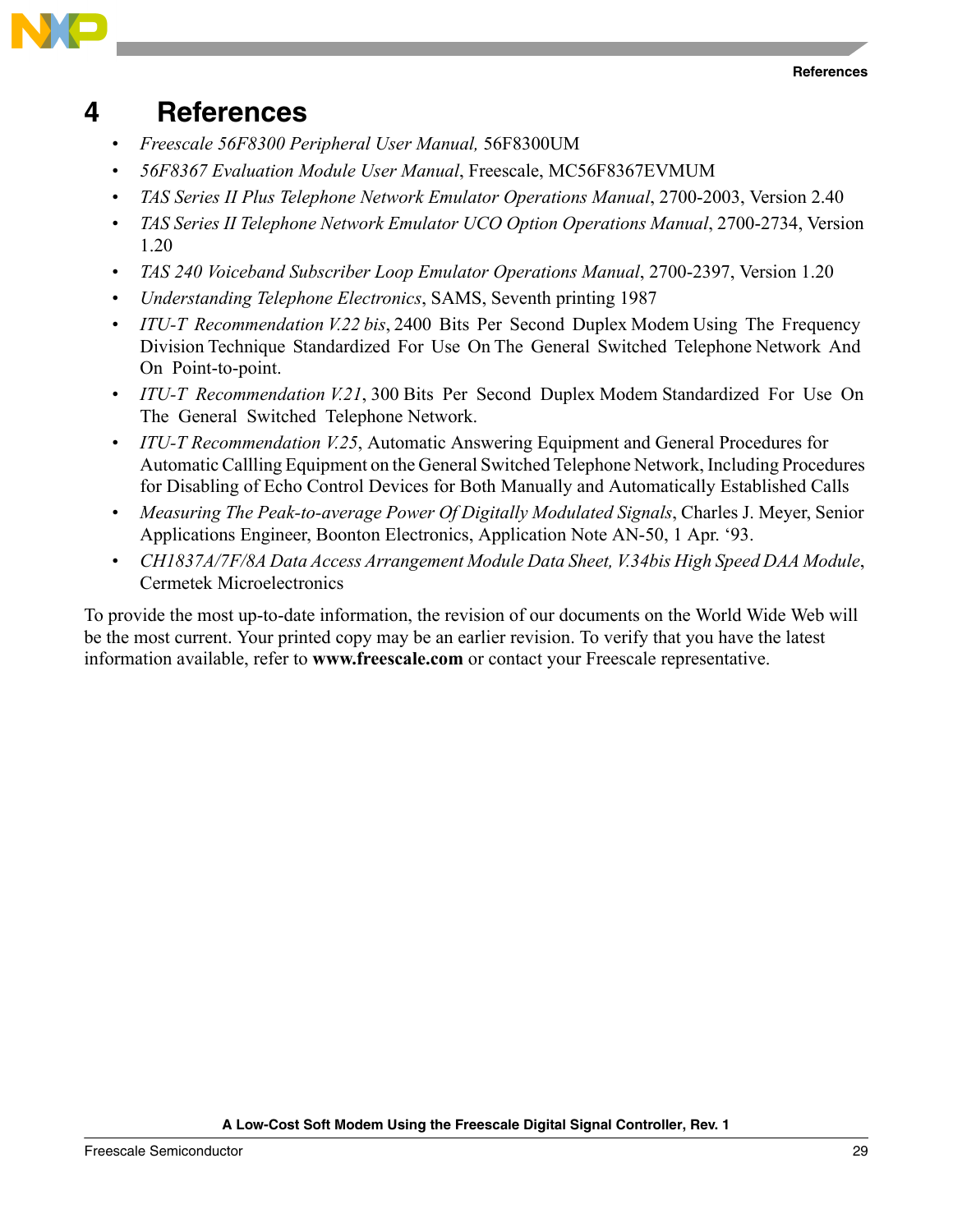

## <span id="page-29-0"></span>**Appendix A Layout and government certifications**

## <span id="page-29-1"></span>**A.1 Design for performance**

Layout considerations for the PWM are easy. Since it is a digital signal, it can tolerate considerable noise, and layout considerations are few. The ADC however, is an analog input to the controller. It should not parallel at close range signals containing clocks or signals that change often. Stripmine-type shielding could be considered. Please refer to Freescale FAQs and application notes relating to optimal use of the ADC. The layout of the EVM may be used as an example, even though it is possible to reduce the noise floor even further. Given the dynamic range available, this is not required to obtain the performance documented in this note.

## <span id="page-29-2"></span>**A.2 Design for agency approvals**

The final step in bringing a product containing a soft modem to market involves obtaining the approval of and certification by the various government agencies regulating the sale of products that are to be connected to the PSTN. In some countries, the same agency that regulates the post office also regulates the modem product industry. In the United States, FCC part 15 and part 68 should be met and UL approval of any electrical appliance is advised.

The government is concerned with several factors:

- **The ability of the equipment to operate in the presense of radio frequency interference** Governments dislike receiving numerous complaints about radio frequency interference. The more a product can be exposed to radio frequency interference without faltering, the better the government's view of the product.
- **The amount of radio frequency interference produced by the product**

Certain frequencies are used by government agencies; these frequecies are monitored most closely for compliance. For example, 75 megahertz is allocated to aeronautical radionavigation. If a product broadcasts on that frequency, planes could be endangered.

**• The effect of high voltages from tip and ring (including lightning strikes) on the product's viability and safety**

In the interest of consumer safety and product salability, the product should not be destroyed, and any damage should be limited, when lightning or other high-voltage sources come down the tip and ring from the phone pole. The idea is to limit the damage to the parts of the product called the Data Access Arrangement (DAA), when lightning strikes, or when power lines become tangled with phone lines. The ring voltage itself is considered high voltage and dangerous.

**• The propensity of the product to become a nuisance by repeatedly calling wrong numbers in the middle of the night to private homes**

With the advent of the FAX machine and computer bulletin board, a disturbing trend began. People were called repeatedly by modems or FAX machines. Some countries require "blacklisting" certain numbers and limiting the number of times other numbers may be called per unit time. In order to comply with this requirement, firmware must be tested by government agencies or their designated agents.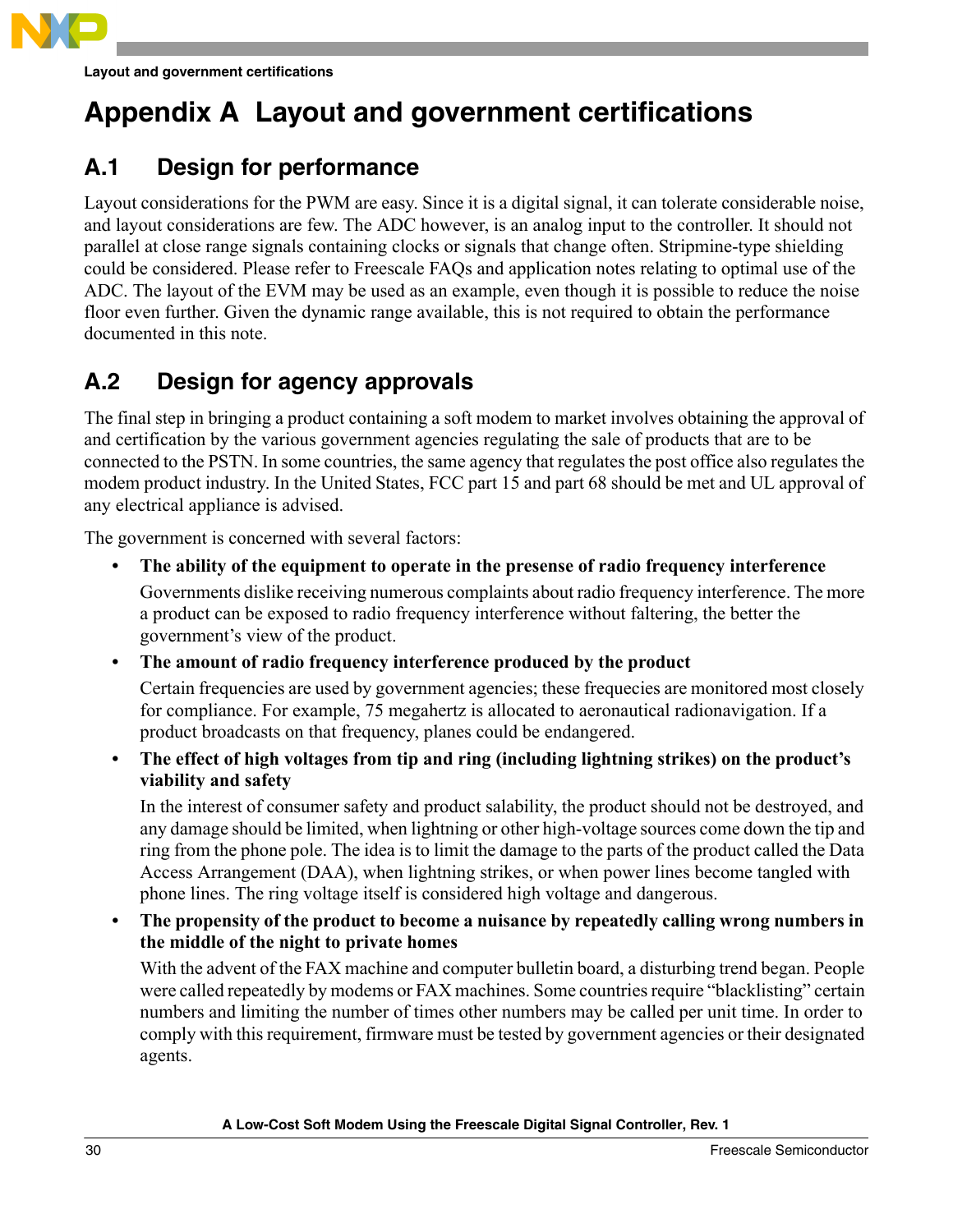

#### **Layout and government certifications**

One of the factors simply requires software that cannot automatically and repeatedly dial phone numbers. The radio frequency issues are dealt with by shielding (u metal) and/or minimizing current loop size. Current loop minimization is a layout technique where the open area of a current loop is minimized.

The other factors can be dealt with by selecting a DAA that meets the standards of multiple governments, such as the one selected for this design. Additionally, the area of the product's PC board where this DAA device is mounted requires special layout attention.

The layout should minimize the area of current loops, or enclose them in shielding, and isolate the high voltage section of the DAA on a one- or two-layer section of the board, well fused from the tip and ring, and located at the extreme boundary of the product.

The current loop area is minimized by running the return wire from any circuit next to, or above or below the source wire for the circuit. It is also good to surround these "wires" or traces with ground plane on as many sides as possible.

#### **NOTE**

This *reference* design has not been examined by government authorities for compliance, but is only used on equipment that simulates the PSTN. Any products developed to be sold to the public would require the respective government agency approvals prior to sale in the respective country and use on the PSTN.